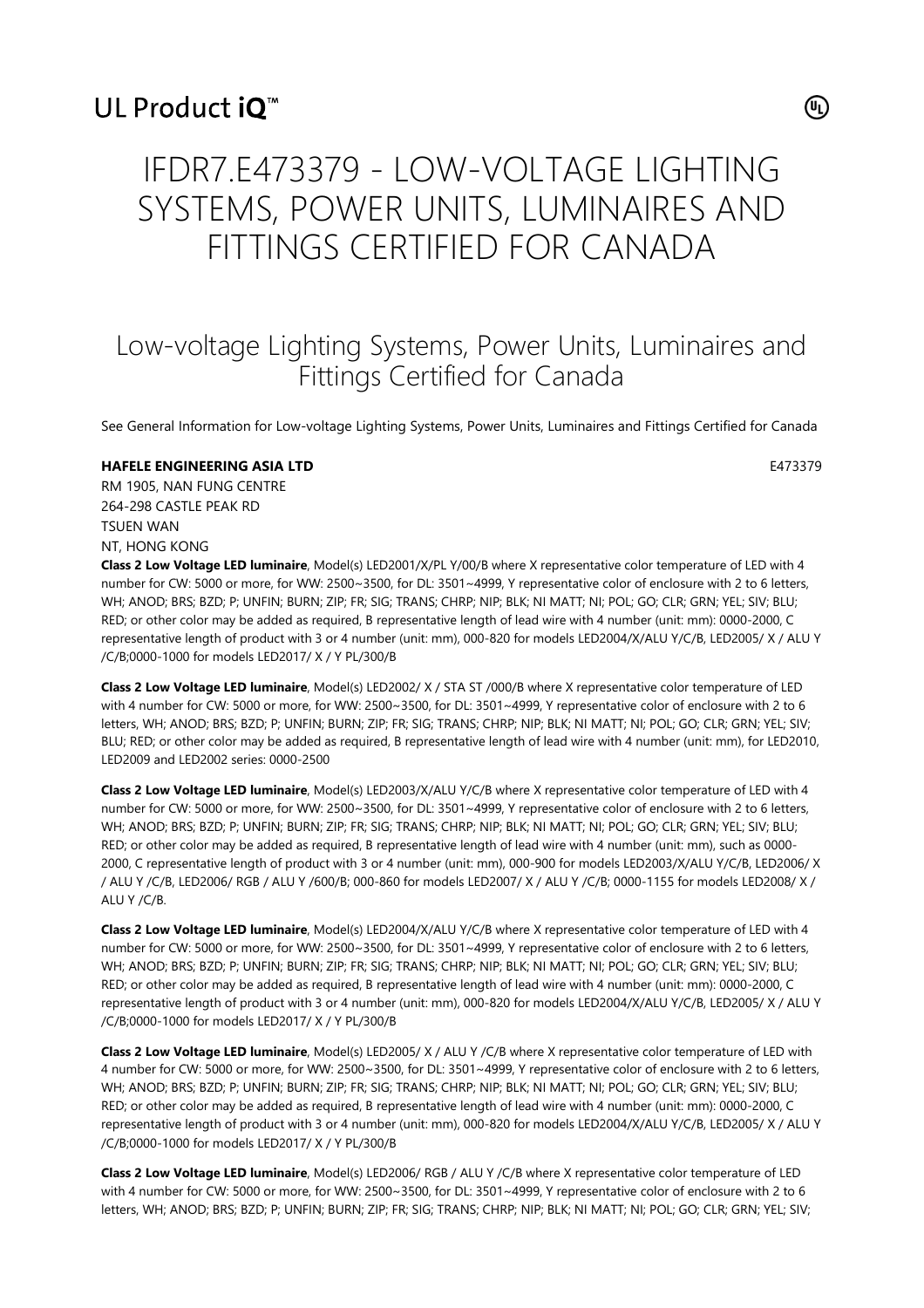BLU; RED; or other color may be added as required., B representative length of lead wire with 4 number (unit: mm), such as 0000-2000., C representative length of product with 3 or 4 number (unit: mm), 000-900 for models LED2003/X/ALU Y/C/B, LED2006/ X / ALU Y /C/B, LED2006/ RGB / ALU Y /600/B; 000-860 for models LED2007/ X / ALU Y /C/B; 0000-1155 for models LED2008/ X / ALU Y /C/B.

**Class 2 Low Voltage LED luminaire**, Model(s) LED2006/X / ALU Y /C/B where X representative color temperature of LED with 4 number for CW: 5000 or more, for WW: 2500~3500, for DL: 3501~4999., Y representative color of enclosure with 2 to 6 letters, WH; ANOD; BRS; BZD; P; UNFIN; BURN; ZIP; FR; SIG; TRANS; CHRP; NIP; BLK; NI MATT; NI; POL; GO; CLR; GRN; YEL; SIV; BLU; RED; or other color may be added as required, B representative length of lead wire with 4 number (unit: mm), such as 0000- 2000, C representative length of product with 3 or 4 number (unit: mm), 000-900 for models LED2003/X/ALU Y/C/B, LED2006/ X / ALU Y /C/B, LED2006/ RGB / ALU Y /600/B; 000-860 for models LED2007/ X / ALU Y /C/B; 0000-1155 for models LED2008/ X / ALU Y /C/B

**Class 2 Low Voltage LED luminaire**, Model(s) LED2007/ X / ALU Y /C/B where X representative color temperature of LED with 4 number for CW: 5000 or more, for WW: 2500~3500, for DL: 3501~4999., Y representative color of enclosure with 2 to 6 letters, WH; ANOD; BRS; BZD; P; UNFIN; BURN; ZIP; FR; SIG; TRANS; CHRP; NIP; BLK; NI MATT; NI; POL; GO; CLR; GRN; YEL; SIV; BLU; RED; or other color may be added as required, B representative length of lead wire with 4 number (unit: mm), such as 0000-2000, C representative length of product with 3 or 4 number (unit: mm), 000-900 for models LED2003/X/ALU Y/C/B, LED2006/ X / ALU Y /C/B, LED2006/ RGB / ALU Y /600/B; 000-860 for models LED2007/ X / ALU Y /C/B; 0000-1155 for models LED2008/ X / ALU Y /C/B.

**Class 2 Low Voltage LED luminaire**, Model(s) LED2008/ X / ALU Y /C/B where X representative color temperature of LED with 4 number for CW: 5000 or more, for WW: 2500~3500, for DL: 3501~4999., Y representative color of enclosure with 2 to 6 letters, WH; ANOD; BRS; BZD; P; UNFIN; BURN; ZIP; FR; SIG; TRANS; CHRP; NIP; BLK; NI MATT; NI; POL; GO; CLR; GRN; YEL; SIV; BLU; RED; or other color may be added as required., B representative length of lead wire with 4 number (unit: mm), such as 0000-2000, C representative length of product with 3 or 4 number (unit: mm), 000-900 for models LED2003/X/ALU Y/C/B, LED2006/ X / ALU Y /C/B, LED2006/ RGB / ALU Y /600/B; 000-860 for models LED2007/ X / ALU Y /C/B; 0000-1155 for models LED2008/ X / ALU Y /C/B

**Class 2 Low Voltage LED luminaire**, Model(s) LED2009/RGB/ STA ST/000/B where X representative color temperature of LED with 4 number for CW: 5000 or more, for WW: 2500~3500, for DL: 3501~4999, Y representative color of enclosure with 2 to 6 letters, WH; ANOD; BRS; BZD; P; UNFIN; BURN; ZIP; FR; SIG; TRANS; CHRP; NIP; BLK; NI MATT; NI; POL; GO; CLR; GRN; YEL; SIV; BLU; RED; or other color may be added as required, B representative length of lead wire with 4 number (unit: mm), for LED2010, LED2009 and LED2002 series: 0000-2500

**Class 2 Low Voltage LED luminaire**, Model(s) LED2010/RGB/STA ST/52/B where X representative color temperature of LED with 4 number for CW: 5000 or more, for WW: 2500~3500, for DL: 3501~4999, Y representative color of enclosure with 2 to 6 letters, WH; ANOD; BRS; BZD; P; UNFIN; BURN; ZIP; FR; SIG; TRANS; CHRP; NIP; BLK; NI MATT; NI; POL; GO; CLR; GRN; YEL; SIV; BLU; RED; or other color may be added as required, B representative length of lead wire with 4 number (unit: mm), for LED2010, LED2009 and LED2002 series: 0000-2500.

**Class 2 Low Voltage LED luminaire**, Model(s) LED2011/X/Y/75/000 where X representative color temperature of LED with 4 numbers for CW: 5000 or more, WW: 2500~3500 and DL: 3501~4999, Y representative color of enclosure with 2 to 6 letters, WH; ANOD; BRS; BZD; P; UNFIN; BURN; ZIP; FR; SIG; TRANS; CHRP; NIP; BLK; NI MATT; NI; POL; GO; CLR; GRN; YEL; SIV; BLU; RED; or other color may be added as required.C representative length of product with 4 number (unit: mm), 0000-2000 for models LED2011/V/X/Y/C/000, LED2012/RGB/Y/C/000.

**Class 2 Low Voltage LED luminaire**, Model(s) LED2011/X/Y/C/000 where X representative color temperature of LED with 4 numbers for CW: 5000 or more, WW: 2500~3500 and DL: 3501~4999, Y representative color of enclosure with 2 to 6 letters, WH; ANOD; BRS; BZD; P; UNFIN; BURN; ZIP; FR; SIG; TRANS; CHRP; NIP; BLK; NI MATT; NI; POL; GO; CLR; GRN; YEL; SIV; BLU; RED; or other color may be added as required, C representative length of product with 4 number (unit: mm), 0000-2000 for models LED2011/V/X/Y/C/000, LED2012/RGB/Y/C/000

**Class 2 Low Voltage LED luminaire**, Model(s) LED2012/RGB/Y/C/000 where X representative color temperature of LED with 4 numbers for CW: 5000 or more, WW: 2500~3500 and DL: 3501~4999, Y representative color of enclosure with 2 to 6 letters, WH; ANOD; BRS; BZD; P; UNFIN; BURN; ZIP; FR; SIG; TRANS; CHRP; NIP; BLK; NI MATT; NI; POL; GO; CLR; GRN; YEL; SIV; BLU; RED; or other color may be added as required, C representative length of product with 4 number (unit: mm), 0000-2000 for models LED2011/V/X/Y/C/000, LED2012/RGB/Y/C/000.

**Class 2 Low Voltage LED luminaire**, Model(s) LED2017/ X / Y PL/C/B where X representative color temperature of LED with 4 number for CW: 5000 or more, for WW: 2500~3500, for DL: 3501~4999, Y representative color of enclosure with 2 to 6 letters, WH; ANOD; BRS; BZD; P; UNFIN; BURN; ZIP; FR; SIG; TRANS; CHRP; NIP; BLK; NI MATT; NI; POL; GO; CLR; GRN; YEL; SIV; BLU; RED; or other color may be added as required, B representative length of lead wire with 4 number (unit: mm): 0000-2000, C representative length of product with 3 or 4 number (unit: mm), 000-820 for models LED2004/X/ALU Y/C/B, LED2005/ X / ALU Y /C/B;0000-1000 for models LED2017/ X / Y PL/300/B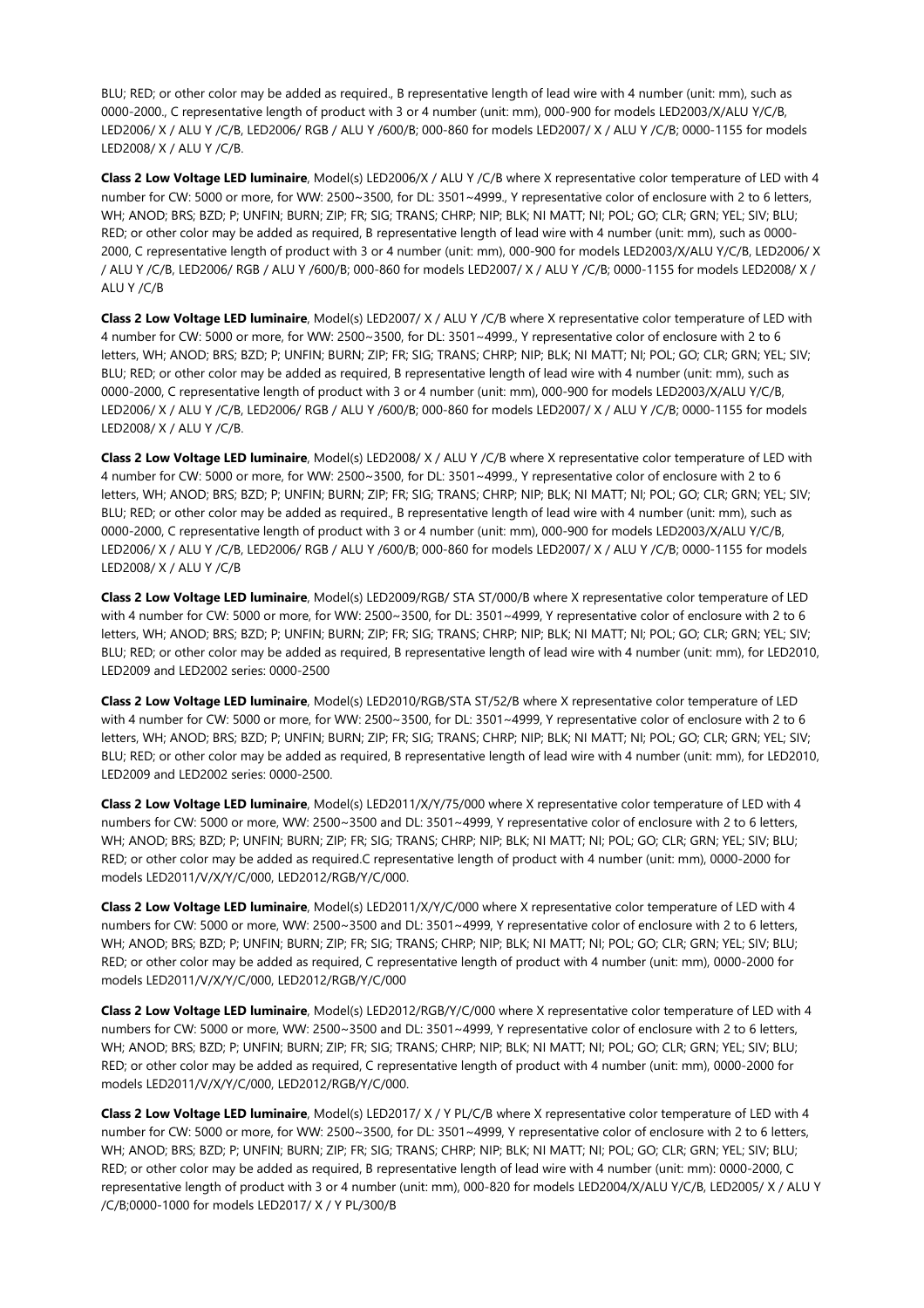**Class 2 Low Voltage LED luminaire**, Model(s) LED2018/ X /Y/450/B/HOLE MOUNT where X representative color temperature of LED with 4 number for CW: 5000 or more, for WW: 2500~3500, for DL: 3501~4999, Y representative color of enclosure with 2 to 6 letters, WH; ANOD; BRS; BZD; P; UNFIN; BURN; ZIP; FR; SIG; TRANS; CHRP; NIP; BLK; NI MATT; NI; POL; GO; CLR; GRN; YEL; SIV; BLU; RED; or other color may be added as required, B representative length of lead wire with 4 number (unit: mm): 0000- 2000, C representative length of product with 3 or 4 number (unit: mm), 000-820 for models LED2004/X/ALU Y/C/B, LED2005/ X / ALU Y /C/B;0000-1000 for models LED2017/ X / Y PL/300/B

**Class 2 Low Voltage LED luminaire**, Model(s) LED2018/ X /Y/450/B/SURFACE where X representative color temperature of LED with 4 number for CW: 5000 or more, for WW: 2500~3500, for DL: 3501~4999, Y representative color of enclosure with 2 to 6 letters, WH; ANOD; BRS; BZD; P; UNFIN; BURN; ZIP; FR; SIG; TRANS; CHRP; NIP; BLK; NI MATT; NI; POL; GO; CLR; GRN; YEL; SIV; BLU; RED; or other color may be added as required, B representative length of lead wire with 4 number (unit: mm): 0000-2000, C representative length of product with 3 or 4 number (unit: mm), 000-820 for models LED2004/X/ALU Y/C/B, LED2005/ X / ALU Y /C/B;0000-1000 for models LED2017/ X / Y PL/300/B

**Class 2 Low Voltage LED luminaire**, Model(s) LED2575/X/Y/C/B where X representative color temperature of LED (2600-3400K for WW; 3400-5700K for DL; 5700-6500K for CW., Y representative LED PCB color with 2 to 6 letters, WH, FR, SIG, BLK, CLR, RED, YEL, BLU, TRANS, CHRP. Other colors/finishes may be added as required., C representative length of completely light: Max. 1848 mm, B representative length of lead wire with 4 numbers 0000-2000 mm.

**Class 2 Low Voltage LED luminaire**, Model(s) LED3001/X/ALU Y/000/B where X representative color temperature of LED with 4 numbers, for CW: 5000 or more, WW: 2500~3500, DL: 3501~4999; Y representative color of enclosure with 2 to 6 letters, WH; ANOD; BRS; BZD; P; UNFIN; BURN; ZIP; FR; SIG; TRANS; CHRP; NIP; BLK; NI MATT; NI; POL; GO; CLR; GRN; YEL; SIV; BLU; RED; or other color may be added as required; B representative length of lead wire with 4 numbers, 0000-2500 (unit: mm)

**Class 2 Low Voltage LED luminaire**, Model(s) LED3002/X/ALU Y/000/B where X representative color temperature of LED with 4 numbers, for CW: 5000 or more, WW: 2500~3500, DL: 3501~4999; Y representative color of enclosure with 2 to 6 letters, WH; ANOD; BRS; BZD; P; UNFIN; BURN; ZIP; FR; SIG; TRANS; CHRP; NIP; BLK; NI MATT; NI; POL; GO; CLR; GRN; YEL; SIV; BLU; RED; or other color may be added as required; B representative length of lead wire with 4 numbers, 0000-2500 (unit: mm)

**Class 2 Low Voltage LED luminaire**, Model(s) LED3003/X/PL Y/000/B where X representative color temperature of LED with 4 numbers, for CW: 5000 or more, WW: 2500~3500, DL: 3501~4999; Y representative color of enclosure with 2 to 6 letters, WH; ANOD; BRS; BZD; P; UNFIN; BURN; ZIP; FR; SIG; TRANS; CHRP; NIP; BLK; NI MATT; NI; POL; GO; CLR; GRN; YEL; SIV; BLU; RED; or other color may be added as required; B representative length of lead wire with 4 numbers, 0000-2500 (unit: mm)

**Class 2 Low Voltage LED luminaire**, Model(s) LED3004/X/PL Y/000/B where X representative color temperature of LED with 4 numbers, for CW: 5000 or more, WW: 2500~3500, DL: 3501~4999; Y representative color of enclosure with 2 to 6 letters, WH; ANOD; BRS; BZD; P; UNFIN; BURN; ZIP; FR; SIG; TRANS; CHRP; NIP; BLK; NI MATT; NI; POL; GO; CLR; GRN; YEL; SIV; BLU; RED; or other color may be added as required; B representative length of lead wire with 4 numbers, 0000-2500 (unit: mm)

**Class 2 Low Voltage LED luminaire**, Model(s) LED3005/X/PL Y/000/B where X representative color temperature of LED with 4 numbers, for CW: 5000 or more, WW: 2500~3500, DL: 3501~4999; Y representative color of enclosure with 2 to 6 letters, WH; ANOD; BRS; BZD; P; UNFIN; BURN; ZIP; FR; SIG; TRANS; CHRP; NIP; BLK; NI MATT; NI; POL; GO; CLR; GRN; YEL; SIV; BLU; RED; or other color may be added as required; B representative length of lead wire with 4 numbers, 0000-2500 (unit: mm)

**Class 2 Low Voltage LED luminaire**, Model(s) LED3006/X/ALU Y/900/B where X representative color temperature of LED with 4 numbers, for CW: 5000 or more, WW: 2500~3500, DL: 3501~4999; Y representative color of enclosure with 2 to 6 letters, WH; ANOD; BRS; BZD; P; UNFIN; BURN; ZIP; FR; SIG; TRANS; CHRP; NIP; BLK; NI MATT; NI; POL; GO; CLR; GRN; YEL; SIV; BLU; RED; or other color may be added as required; B representative length of lead wire with 4 numbers, 0000-2500 (unit: mm)

**Class 2 Low Voltage LED luminaire**, Model(s) LED3006/X/PL SLV/000/000 where X representative color temperature of LED with 4 numbers, for CW: 5000 or more, WW: 2500~3500, DL: 3501~4999; Y representative color of enclosure with 2 to 6 letters, WH; ANOD; BRS; BZD; P; UNFIN; BURN; ZIP; FR; SIG; TRANS; CHRP; NIP; BLK; NI MATT; NI; POL; GO; CLR; GRN; YEL; SIV; BLU; RED; or other color may be added as required; B representative length of lead wire with 4 numbers, 0000-2500 (unit: mm)

**Class 2 Low Voltage LED luminaire**, Model(s) LED3006/X/PL Y/000/000 where X representative color temperature of LED with 4 numbers, for CW: 5000 or more, WW: 2500~3500, DL: 3501~4999; Y representative color of enclosure with 2 to 6 letters, WH; ANOD; BRS; BZD; P; UNFIN; BURN; ZIP; FR; SIG; TRANS; CHRP; NIP; BLK; NI MATT; NI; POL; GO; CLR; GRN; YEL; SIV; BLU; RED; or other color may be added as required; B representative length of lead wire with 4 numbers, 0000-2500 (unit: mm)

**Class 2 Low Voltage LED luminaire**, Model(s) LED3010/X/Y/000/B where X representative color temperature of LED with 4 number: 2600~6500 K for other series (2600~3400 K for WW; 3400-5700 K for DL; 5700~6500 K for CL); Y representative color of enclosure with 2 to 6 letters, WH; ANOD; BRS; BZD; P; UNFIN; BURN; ZIP; FR; SIG; TRANS; CHRP; NIP; BLK; NI MATT; NI; POL; GO; CLR; GRN; YEL; SIV; BLU; RED; ST; CHR; GL; ALU; STA ST; PL. Other colours/finishes may be added as required; C representative the length of completely lights.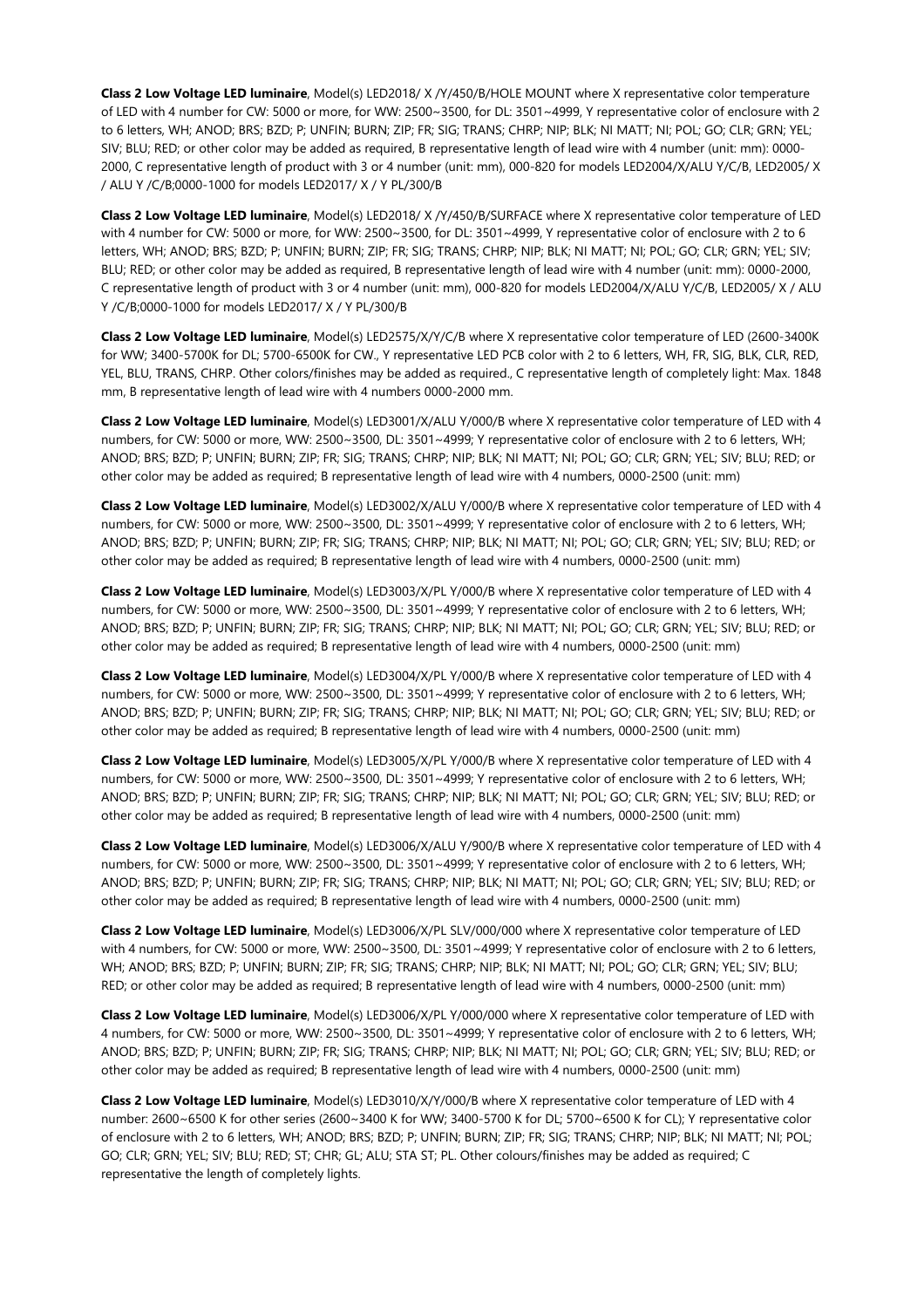**Class 2 Low Voltage LED luminaire**, Model(s) LED3011/X/Y/157L/000 where For LED3011 series X representative emitted color for BLU; RED; GRN; YEL. Or for LED3011 series and other series X representative color temperature of LED with 4 number for 2600~6500 K (2600~3400 K for WW; 3400-5700 K for DL; 5700-6500 K for CW), Y representative color of enclosure with 2 to 6 letters, WH; FR; SIG; TRANS; CHRP; BLK; CLR; GRN; YEL; SIV; BLU; RED;. Other colors/finishes may be added as required, C representative the length of completely lights. LED3011/X/Y/C/000: Max. 6, 0 m; LED3017/2700-5000/Y/C/000; LED3017/2700- 5000/Y/158L/000; LED3017/2700-5000/Y/158R/000: 158 mm; LED3011/X/Y/157L/000; LED3011/X/Y/157R/000: 157 mm; LED3011/X/Y/167T/000; LED3017/2700-5000/Y/167T/000: 167 mm, B representative length of lead wire with 4 numerals, 0000- 2000 (unit: mm).

**Class 2 Low Voltage LED luminaire**, Model(s) LED3011/X/Y/157R/000 where For LED3011 series X representative emitted color for BLU; RED; GRN; YEL. Or for LED3011 series and other series X representative color temperature of LED with 4 number for 2600~6500 K (2600~3400 K for WW; 3400-5700 K for DL; 5700-6500 K for CW), Y representative color of enclosure with 2 to 6 letters, WH; FR; SIG; TRANS; CHRP; BLK; CLR; GRN; YEL; SIV; BLU; RED;. Other colors/finishes may be added as required, C representative the length of completely lights. LED3011/X/Y/C/000: Max. 6, 0 m; LED3017/2700-5000/Y/C/000; LED3017/2700- 5000/Y/158L/000; LED3017/2700-5000/Y/158R/000: 158 mm; LED3011/X/Y/157L/000; LED3011/X/Y/157R/000: 157 mm; LED3011/X/Y/167T/000; LED3017/2700-5000/Y/167T/000: 167 mm, B representative length of lead wire with 4 numerals, 0000- 2000 (unit: mm).

**Class 2 Low Voltage LED luminaire**, Model(s) LED3011/X/Y/167T/000 where For LED3011 series X representative emitted color for BLU; RED; GRN; YEL. Or for LED3011 series and other series X representative color temperature of LED with 4 number for 2600~6500 K (2600~3400 K for WW; 3400-5700 K for DL; 5700-6500 K for CW), Y representative color of enclosure with 2 to 6 letters, WH; FR; SIG; TRANS; CHRP; BLK; CLR; GRN; YEL; SIV; BLU; RED;. Other colors/finishes may be added as required, C representative the length of completely lights. LED3011/X/Y/C/000: Max. 6, 0 m; LED3017/2700-5000/Y/C/000; LED3017/2700- 5000/Y/158L/000; LED3017/2700-5000/Y/158R/000: 158 mm; LED3011/X/Y/157L/000; LED3011/X/Y/157R/000: 157 mm; LED3011/X/Y/167T/000; LED3017/2700-5000/Y/167T/000: 167 mm, B representative length of lead wire with 4 numerals, 0000- 2000 (unit: mm).

**Class 2 Low Voltage LED luminaire**, Model(s) LED3011/X/Y/C/000 where For LED3011 series X representative emitted color for BLU; RED; GRN; YEL. Or for LED3011 series and other series X representative color temperature of LED with 4 number for 2600~6500 K (2600~3400 K for WW; 3400-5700 K for DL; 5700-6500 K for CW), Y representative color of enclosure with 2 to 6 letters, WH; FR; SIG; TRANS; CHRP; BLK; CLR; GRN; YEL; SIV; BLU; RED;. Other colors/finishes may be added as required, C representative the length of completely lights. LED3011/X/Y/C/000: Max. 6, 0 m; LED3017/2700-5000/Y/C/000; LED3017/2700- 5000/Y/158L/000; LED3017/2700-5000/Y/158R/000: 158 mm; LED3011/X/Y/157L/000; LED3011/X/Y/157R/000: 157 mm; LED3011/X/Y/167T/000; LED3017/2700-5000/Y/167T/000: 167 mm, B representative length of lead wire with 4 numerals, 0000- 2000 (unit: mm).

**Class 2 Low Voltage LED luminaire**, Model(s) LED3013/X/Y/C/B where X representative color temperature of LED with 4 number for 2600~6500 K (2600~3400 K for WW; 3400-5700 K for DL; 5700-6500 K for CW) ,Y representative color of enclosure with 2 to 6 letters, WH; FR; SIG; TRANS; CHRP; BLK; CLR; GRN; YEL; SIV; BLU; RED;. Other colors/finishes may be added as required, C representative the length of completely lights. LED3013/X/Y/C/B: Max. 4, 6 m; LED3015/X/Y/C/B: Max. 5 m, B representative length of lead wire with 4 numerals, 0000-2000 (unit: mm).

**Class 2 Low Voltage LED luminaire**, Model(s) LED3015/X/Y/C/B where X representative color temperature of LED with 4 number for 2600~6500 K (2600~3400 K for WW; 3400-5700 K for DL; 5700-6500 K for CW) ,Y representative color of enclosure with 2 to 6 letters, WH; FR; SIG; TRANS; CHRP; BLK; CLR; GRN; YEL; SIV; BLU; RED;. Other colors/finishes may be added as required, C representative the length of completely lights. LED3013/X/Y/C/B: Max. 4, 6 m; LED3015/X/Y/C/B: Max. 5 m, B representative length of lead wire with 4 numerals, 0000-2000 (unit: mm).

**Class 2 Low Voltage LED luminaire**, Model(s) LED3017/2700 5000/Y/158L/000 where For LED3011 series X representative emitted color for BLU; RED; GRN; YEL. Or for LED3011 series and other series X representative color temperature of LED with 4 number for 2600~6500 K (2600~3400 K for WW; 3400-5700 K for DL; 5700-6500 K for CW), Y representative color of enclosure with 2 to 6 letters, WH; FR; SIG; TRANS; CHRP; BLK; CLR; GRN; YEL; SIV; BLU; RED;. Other colors/finishes may be added as required, C representative the length of completely lights. LED3011/X/Y/C/000: Max. 6, 0 m; LED3017/2700-5000/Y/C/000; LED3017/2700-5000/Y/158L/000; LED3017/2700-5000/Y/158R/000: 158 mm; LED3011/X/Y/157L/000; LED3011/X/Y/157R/000: 157 mm; LED3011/X/Y/167T/000; LED3017/2700-5000/Y/167T/000: 167 mm, B representative length of lead wire with 4 numerals, 0000-2000 (unit: mm

**Class 2 Low Voltage LED luminaire**, Model(s) LED3017/2700 5000/Y/C/000 where For LED3011 series X representative emitted color for BLU; RED; GRN; YEL. Or for LED3011 series and other series X representative color temperature of LED with 4 number for 2600~6500 K (2600~3400 K for WW; 3400-5700 K for DL; 5700-6500 K for CW), Y representative color of enclosure with 2 to 6 letters, WH; FR; SIG; TRANS; CHRP; BLK; CLR; GRN; YEL; SIV; BLU; RED;. Other colors/finishes may be added as required, C representative the length of completely lights. LED3011/X/Y/C/000: Max. 6, 0 m; LED3017/2700-5000/Y/C/000; LED3017/2700-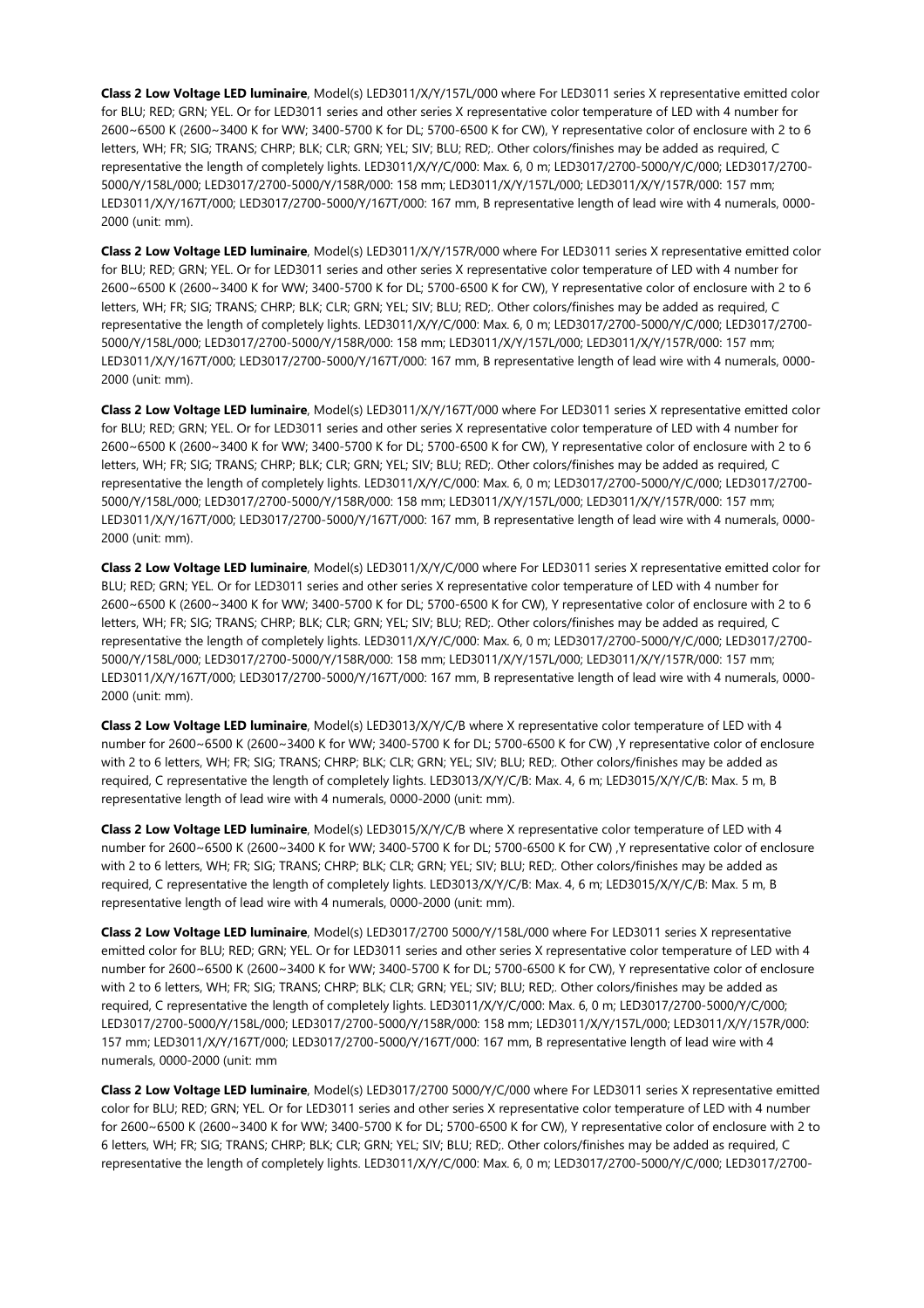5000/Y/158L/000; LED3017/2700-5000/Y/158R/000: 158 mm; LED3011/X/Y/157L/000; LED3011/X/Y/157R/000: 157 mm; LED3011/X/Y/167T/000; LED3017/2700-5000/Y/167T/000: 167 mm, B representative length of lead wire with 4 numerals, 0000- 2000 (unit: mm

**Class 2 Low Voltage LED luminaire**, Model(s) LED3017/2700-5000/Y/167T/000 where For LED3011 series X representative emitted color for BLU; RED; GRN; YEL. Or for LED3011 series and other series X representative color temperature of LED with 4 number for 2600~6500 K (2600~3400 K for WW; 3400-5700 K for DL; 5700-6500 K for CW), Y representative color of enclosure with 2 to 6 letters, WH; FR; SIG; TRANS; CHRP; BLK; CLR; GRN; YEL; SIV; BLU; RED;. Other colors/finishes may be added as required, C representative the length of completely lights. LED3011/X/Y/C/000: Max. 6, 0 m; LED3017/2700-5000/Y/C/000; LED3017/2700-5000/Y/158L/000; LED3017/2700-5000/Y/158R/000: 158 mm; LED3011/X/Y/157L/000; LED3011/X/Y/157R/000: 157 mm; LED3011/X/Y/167T/000; LED3017/2700-5000/Y/167T/000: 167 mm, B representative length of lead wire with 4 numerals, 0000-2000 (unit: mm).

**Class 2 Low Voltage LED luminaire**, Model(s) LED3020/X/Y/C/B where X representative color temperature of LED with 4 number: 2600~6500 K for other series (2600~3400 K for WW; 3400-5700 K for DL; 5700~6500 K for CL); Y representative color of enclosure with 2 to 6 letters, WH; ANOD; BRS; BZD; P; UNFIN; BURN; ZIP; FR; SIG; TRANS; CHRP; NIP; BLK; NI MATT; NI; POL; GO; CLR; GRN; YEL; SIV; BLU; RED; ST; CHR; GL; ALU; STA ST; PL. Other colours/finishes may be added as required; C representative the length of completely lights. max. 1112mm; B representative length of lead wire with 4 numerals, 0000-2000 (unit: mm)

**Class 2 Low Voltage LED luminaire**, Model(s) LED4003/VX/PL Y/000/B where X representative color temperature of LED with 4 numbers, for CW: 5000 or more, WW: 2500~3500, DL: 3501~4999; Y representative color of enclosure with 2 to 6 letters, WH; ANOD; BRS; BZD; P; UNFIN; BURN; ZIP; FR; SIG; TRANS; CHRP; NIP; BLK; NI MATT; NI; POL; GO; CLR; GRN; YEL; SIV; BLU; RED; or other color may be added as required; B representative length of lead wire with 4 numbers, 0000-2500 (unit: mm)

**Class 2 Low Voltage LED luminaire**, Model(s) LED4004/X/PL Y/000/B where X representative color temperature of LED with 4 numbers, for CW: 5000 or more, WW: 2500~3500, DL: 3501~4999; Y representative color of enclosure with 2 to 6 letters, WH; ANOD; BRS; BZD; P; UNFIN; BURN; ZIP; FR; SIG; TRANS; CHRP; NIP; BLK; NI MATT; NI; POL; GO; CLR; GRN; YEL; SIV; BLU; RED; or other color may be added as required; B representative length of lead wire with 4 numbers, 0000-2500 (unit: mm)

**Class 2 Low Voltage LED luminaire**, Model(s) LED4005/X/PL Y/000/B where X representative color temperature of LED with 4 numbers, for CW: 5000 or more, WW: 2500~3500, DL: 3501~4999; Y representative color of enclosure with 2 to 6 letters, WH; ANOD; BRS; BZD; P; UNFIN; BURN; ZIP; FR; SIG; TRANS; CHRP; NIP; BLK; NI MATT; NI; POL; GO; CLR; GRN; YEL; SIV; BLU; RED; or other color may be added as required; B representative length of lead wire with 4 numbers, 0000-2500 (unit: mm)

**Class 2 Low Voltage LED luminaire**, Model(s) LED4006/X/PL Y/000/B where X representative color temperature of LED with 4 numbers, for CW: 5000 or more, WW: 2500~3500, DL: 3501~4999; Y representative color of enclosure with 2 to 6 letters, WH; ANOD; BRS; BZD; P; UNFIN; BURN; ZIP; FR; SIG; TRANS; CHRP; NIP; BLK; NI MATT; NI; POL; GO; CLR; GRN; YEL; SIV; BLU; RED; or other color may be added as required; B representative length of lead wire with 4 numbers, 0000-2500 (unit: mm)

**Class 2 Low Voltage LED luminaire**, Model(s) LED4007/X/PL Y/000/B wher X representative color temperature of LED with 4 numbers, for CW: 5000 or more, WW: 2500~3500, DL: 3501~4999; Y representative color of enclosure with 2 to 6 letters, WH; ANOD; BRS; BZD; P; UNFIN; BURN; ZIP; FR; SIG; TRANS; CHRP; NIP; BLK; NI MATT; NI; POL; GO; CLR; GRN; YEL; SIV; BLU; RED; or other color may be added as required; B representative length of lead wire with 4 numbers, 0000-2500 (unit: mm)

**Class 2 Low Voltage LED luminaire**, Model(s) LED4009/X/ALU Y/000/B where X representative color temperature of LED with 4 numbers, for CW: 5000 or more, WW: 2500~3500, DL: 3501~4999; Y representative color of enclosure with 2 to 6 letters, WH; ANOD; BRS; BZD; P; UNFIN; BURN; ZIP; FR; SIG; TRANS; CHRP; NIP; BLK; NI MATT; NI; POL; GO; CLR; GRN; YEL; SIV; BLU; RED; or other color may be added as required; B representative length of lead wire with 4 numbers, 0000-2500 (unit: mm)

**Class 2 Low Voltage LED luminaire**, Model(s) LED4012/X/Y/000/B where X representative color temperature of LED with 4 number: 2600~6500 K for other series (2600~3400 K for WW; 3400-5700 K for DL; 5700~6500 K for CL); Y representative color of enclosure with 2 to 6 letters, WH; ANOD; BRS; BZD; P; UNFIN; BURN; ZIP; FR; SIG; TRANS; CHRP; NIP; BLK; NI MATT; NI; POL; GO; CLR; GRN; YEL; SIV; BLU; RED; ST; CHR; GL; ALU; STA ST; PL. Other colours/finishes may be added as required; C representative the length of completely lights.

**Class 2 Low Voltage LED luminaire**, Model(s) LED4014/X/Y/000/B where X representative color temperature of LED with 4 number: 2600~6500 K for other series (2600~3400 K for WW; 3400-5700 K for DL; 5700~6500 K for CL); Y representative color of enclosure with 2 to 6 letters, WH; ANOD; BRS; BZD; P; UNFIN; BURN; ZIP; FR; SIG; TRANS; CHRP; NIP; BLK; NI MATT; NI; POL; GO; CLR; GRN; YEL; SIV; BLU; RED; ST; CHR; GL; ALU; STA ST; PL. Other colours/finishes may be added as required; C representative the length of completely lights.

**LED Low Voltage Luminaires, Class 2 Luminaires**, Model(s) LED2081, LED3081, may follow with /X/Y/C/B (%).

**LED Low Voltage Luminaires, Class 2 Luminaires**, Model(s) LED2090, LED3090, LED2091, LED3091, LED2092, LED3092, may follow with /X/Y/C/B (#).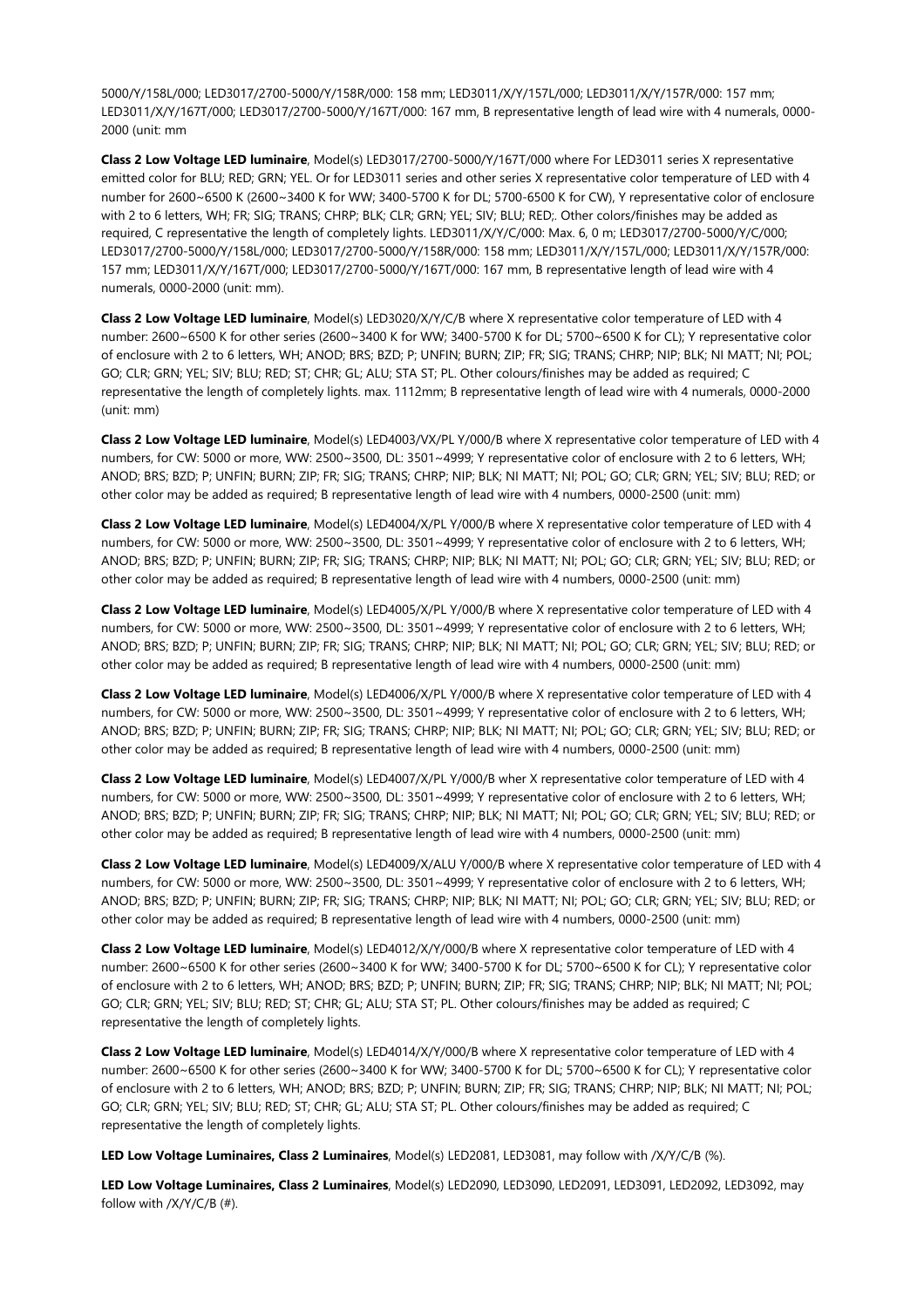**LED Low Voltage Luminaires, Class 2 Luminaires**, Model(s) LED2093 may follow with /X/Y/C/B (&)

**LED Low Voltage Luminaires, Flexible Strip, Class 2 Luminaires**, Model(s) LED2060, LED2061, LED2062, LED2077, LED3040, LED3041, LED3050, LED3051, LED3052, LED2080, LED3080, may follow with /X/Y/C/B (%).

**LED Low Voltage Luminaires, Flexible Strip, Class 2 Luminaires**, Model(s) LED2063, LED3042, LED3043, LED3045, LED3046, LED3048, may follow with /X/Y/C/B (#).

**LED Low Voltage Luminaires, Flexible Strip, Class 2 Luminaires**, Model(s) LED2064, LED2070, LED3044, LED3047, LED3049, may follow with /X/Y/C/B (-)

**LED Low Voltage Luminaires, Flexible Strip, Class 2 Luminaires**, Model(s) LED2065, LED2068, LED2071, LED2074, LED2078, LED2079, LED2080, LED3080, may follow with /X/Y/C/B (\$).

**LED Low Voltage Luminaires, Flexible Strip, Class 2 Luminaires**, Model(s) LED2073, LED2076, may follow with /X/Y/C/B (&)

**LED Low Voltage Luminaires, Flexible Strip, Class 2 Luminaires**, Model(s) LED3060, LED3061 , may follow with /X/Y/C/B (&)

**LED Low-Voltage Luminaires**, Model(s) LED3027/2700-5000/Y/000/B Where Y representative color of enclosure with 2 to 6 letters, WH; ANOD; BRS; BZD; P; UNFIN; BURN; ZIP; FR; SIG; TRANS; CHRP; NIP; BLK; NI MATT; NI; POL; GO; CLR; GRN; YEL; SIV; BLU; RED; or other color may be added as required; B representative length of lead wire with 4 numbers 0000-2000 (unit: mm).

**LED Low-Voltage Luminaires, cabinet-mount, Class 2 Luminaires**, Model(s) LED2027/X/Y/C/B(@)

**LED Low-Voltage Luminaires, cabinet-mount, Class 2 Luminaires**, Model(s) LED2032/X/Y/C/B Where X representative color temperature of LED with 4 numbers for CW: 5000 or more, WW: 2500~3500 and DL: 3501~4999. Y representative color of enclosure with 2 to 6 letters, WH, ANOD, BRS, BZD, P, UNFIN, BURN, ZIP, FR, SIG, TRANS, CHRP, NIP, BLK,NI MATT, NI, POL, GO, CLR, GRN, YEL, SIV, BLU, RED, or other color may be added as required. B representative length of lead wire with 4 number 0000-2000 (unit: mm). C representative length of product with 3 or 4 number (unit: mm), 000-5000

**LED Low-Voltage Luminaires, cabinet-mount, Class 2 Luminaires**, Model(s) LED2033/X/Y/C/B Where X representative color temperature of LED with 4 numbers for CW: 5000 or more, WW: 2500~3500 and DL: 3501~4999. Y representative color of enclosure with 2 to 6 letters, WH, ANOD, BRS, BZD, P, UNFIN, BURN, ZIP, FR, SIG, TRANS, CHRP, NIP, BLK,NI MATT, NI, POL, GO, CLR, GRN, YEL, SIV, BLU, RED, or other color may be added as required. B representative length of lead wire with 4 number 0000-2000 (unit: mm). C representative length of product with 3 or 4 number (unit: mm), 000-5000

**LED Low-Voltage Luminaires, cabinet-mount, Class 2 Luminaires**, Model(s) LED3021/X/Y/C/B(@)

**LED Low-Voltage Luminaires, Cabinet-Mounted, Class 2 Luminaires**, Model(s) LED2029/X/Y/C/B Where X representative color temperature of LED with 4 numbers for CW: 5000 or more, WW: 2500~3500 and DL: 3501~4999. Y representative color of enclosure with 2 to 6 letters, WH, ANOD, BRS, BZD, P, UNFIN, BURN, ZIP, FR, SIG, TRANS, CHRP, NIP, BLK, NI MATT, NI, POL, GO, CLR, GRN, YEL, SIV, BLU, RED, or other color may be added as required. B representative length of lead wire with 4 number 0000-2000 (unit: mm). C representative length of product with 3 or 4 number (unit: mm), 000-5000

**LED Low-Voltage Luminaires, Cabinet-Mounted, Class 2 Luminaires**, Model(s) LED2030/X/Y/C/B Where X representative color temperature of LED with 4 numbers for CW: 5000 or more, WW: 2500~3500 and DL: 3501~4999. Y representative color of enclosure with 2 to 6 letters, WH, ANOD, BRS, BZD, P, UNFIN, BURN, ZIP, FR, SIG, TRANS, CHRP, NIP, BLK, NI MATT, NI, POL, GO, CLR, GRN, YEL, SIV, BLU, RED, or other color may be added as required. B representative length of lead wire with 4 number 0000-2000 (unit: mm). C representative length of product with 3 or 4 number (unit: mm), 000-5000

**LED Low-Voltage Luminaires, Cabinet-Mounted, Class 2 Luminaires**, Model(s) LED2034/X/Y/C/B Where X representative color temperature of LED with 4 numbers for CW: 5000 or more, WW: 2500~3500 and DL: 3501~4999. Y representative color of enclosure with 2 to 6 letters, WH, ANOD, BRS, BZD, P, UNFIN, BURN, ZIP, FR, SIG, TRANS, CHRP, NIP, BLK, NI MATT, NI, POL, GO, CLR, GRN, YEL, SIV, BLU, RED, or other color may be added as required. B representative length of lead wire with 4 number 0000-2000 (unit: mm). C representative length of product with 3 or 4 number (unit: mm), 000-5000

**LED Low-Voltage Luminaires, Cabinet-Mounted, Class 2 Luminaires**, Model(s) LED2035/X/Y/C/B Where X representative color temperature of LED with 4 numbers for CW: 5000 or more, WW: 2500~3500 and DL: 3501~4999. Y representative color of enclosure with 2 to 6 letters, WH, ANOD, BRS, BZD, P, UNFIN, BURN, ZIP, FR, SIG, TRANS, CHRP, NIP, BLK, NI MATT, NI, POL, GO, CLR, GRN, YEL, SIV, BLU, RED, or other color may be added as required. B representative length of lead wire with 4 number 0000-2000 (unit: mm). C representative length of product with 3 or 4 number (unit: mm), 000-5000

**LED Low-Voltage Luminaires, Cabinet-Mounted, Class 2 Luminaires**, Model(s) LED2037/X/Y/C/B(@)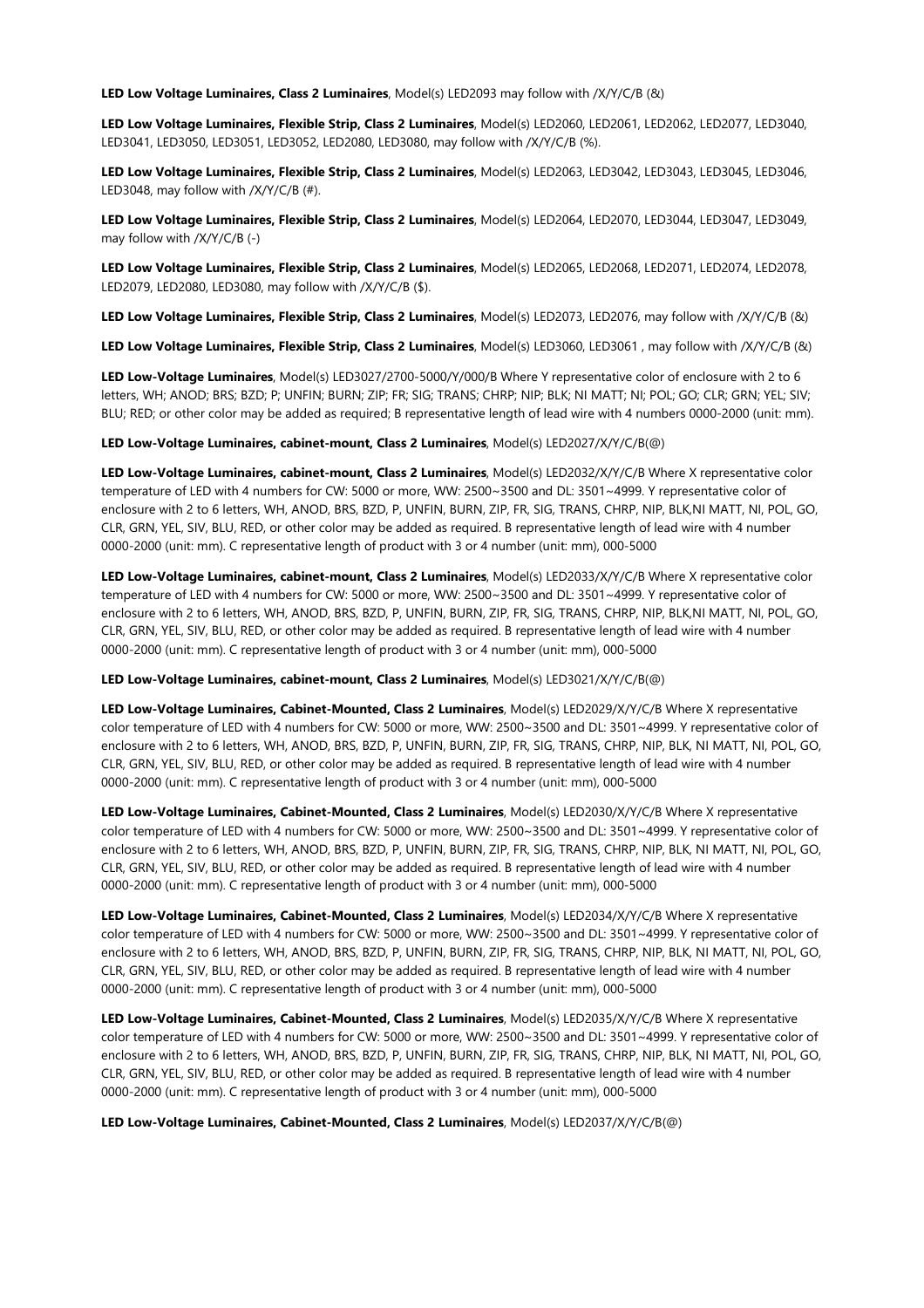**LED Low-Voltage Luminaires, Cabinet-Mounted, Class 2 Luminaires**, Model(s) LED2043/X/Y/C/B Where X representative color temperature of LED with 4 numbers for CW: 5000 or more, WW: 2500~3500 and DL: 3501~4999. Y representative color of enclosure with 2 to 6 letters, WH, ANOD, BRS, BZD, P, UNFIN, BURN, ZIP, FR, SIG, TRANS, CHRP, NIP, BLK, NI MATT, NI, POL, GO, CLR, GRN, YEL, SIV, BLU, RED, or other color may be added as required. B representative length of lead wire with 4 number 0000-2000 (unit: mm). C representative length of product with 3 or 4 number (unit: mm), 000-5000

**LED Low-Voltage Luminaires, Cabinet-Mounted, Class 2 Luminaires**, Model(s) LED2045/X/Y/C/B Where X representative color temperature of LED with 4 numbers for CW: 5000 or more, WW: 2500~3500 and DL: 3501~4999. Y representative color of enclosure with 2 to 6 letters, WH, ANOD, BRS, BZD, P, UNFIN, BURN, ZIP, FR, SIG, TRANS, CHRP, NIP, BLK, NI MATT, NI, POL, GO, CLR, GRN, YEL, SIV, BLU, RED, or other color may be added as required. B representative length of lead wire with 4 number 0000-2000 (unit: mm). C representative length of product with 3 or 4 number (unit: mm), 000-5000

#### **LED Low-Voltage Luminaires, Cabinet-Mounted, Class 2 Luminaires**, Model(s) LED3023/X/Y/C/B(@)

**LED Low-Voltage Luminaires, Cabinet-Mounted, Class 2 Luminaires**, Model(s) LED3025/X/Y/C/B Where X representative color temperature of LED with 4 numbers for CW: 5000 or more, WW: 2500~3500 and DL: 3501~4999. Y representative color of enclosure with 2 to 6 letters, WH, ANOD, BRS, BZD, P, UNFIN, BURN, ZIP, FR, SIG, TRANS, CHRP, NIP, BLK, NI MATT, NI, POL, GO, CLR, GRN, YEL, SIV, BLU, RED, or other color may be added as required. B representative length of lead wire with 4 number 0000-2000 (unit: mm). C representative length of product with 3 or 4 number (unit: mm), 000-5000

**LED Low-Voltage Luminaires, Cabinet-Mounted, Class 2 Luminaires**, Model(s) LED3028/X/Y/C/B Where X representative color temperature of LED with 4 numbers for CW: 5000 or more, WW: 2500~3500 and DL: 3501~4999. Y representative color of enclosure with 2 to 6 letters, WH, ANOD, BRS, BZD, P, UNFIN, BURN, ZIP, FR, SIG, TRANS, CHRP, NIP, BLK, NI MATT, NI, POL, GO, CLR, GRN, YEL, SIV, BLU, RED, or other color may be added as required. B representative length of lead wire with 4 number 0000-2000 (unit: mm). C representative length of product with 3 or 4 number (unit: mm), 000-5000

#### **LED Low-Voltage Luminaires, Recess-mounted cabinet luminaires, Class 2 Luminaires**, Model(s) LED2025/X/Y/C/B(@)

**LED Low-Voltage Luminaires, Recess-mounted cabinet luminaires, Class 2 Luminaires**, Model(s) LED2026/X/Y/C/B Where X representative color temperature of LED with 4 numbers for CW: 5000 or more, WW: 2500~3500 and DL: 3501~4999. Y representative color of enclosure with 2 to 6 letters, WH, ANOD, BRS, BZD, P, UNFIN, BURN, ZIP, FR, SIG, TRANS, CHRP, NIP, BLK, NI MATT, NI, POL, GO, CLR, GRN, YEL, SIV, BLU, RED, or other color may be added as required. B representative length of lead wire with 4 number 0000-2000 (unit: mm). C representative length of product with 3 or 4 number (unit: mm), 000-5000

#### **LED Low-Voltage Luminaires, Recess-mounted cabinet luminaires, Class 2 Luminaires**, Model(s) LED2039/X/Y/C/B(@)

**LED Low-Voltage Luminaires, Recess-mounted cabinet luminaires, Class 2 Luminaires**, Model(s) LED2040/X/Y/C/B Where X representative color temperature of LED with 4 numbers for CW: 5000 or more, WW: 2500~3500 and DL: 3501~4999. Y representative color of enclosure with 2 to 6 letters, WH, ANOD, BRS, BZD, P, UNFIN, BURN, ZIP, FR, SIG, TRANS, CHRP, NIP, BLK, NI MATT, NI, POL, GO, CLR, GRN, YEL, SIV, BLU, RED, or other color may be added as required. B representative length of lead wire with 4 number 0000-2000 (unit: mm). C representative length of product with 3 or 4 number (unit: mm), 000-5000

# **LED Low-Voltage Luminaires, Recess-mounted cabinet luminaires, Class 2 Luminaires**, Model(s) LED3022/X/Y/C/B(@), LED3024/X/Y/C/B(@)

**LED Low-Voltage Luminaires, Recess-mounted cabinet, Class 2 Luminaires**, Model(s) LED2022/X/Y/C/B Where X representative color temperature of LED with 4 numbers for CW: 5000 or more, WW: 2500~3500 and DL: 3501~4999. Y representative color of enclosure with 2 to 6 letters, WH, ANOD, BRS, BZD, P, UNFIN, BURN, ZIP, FR, SIG, TRANS, CHRP, NIP, BLK, NI MATT, NI, POL, GO, CLR, GRN, YEL, SIV, BLU, RED, or other color may be added as required. B representative length of lead wire with 4 number 0000-2000 (unit: mm). C representative length of product with 3 or 4 number (unit: mm), 000-5000

**LED Low-Voltage Luminaires, Recess-mounted cabinet, Class 2 Luminaires**, Model(s) LED2023/X/Y/C/B Where X representative color temperature of LED with 4 numbers for CW: 5000 or more, WW: 2500~3500 and DL: 3501~4999. Y representative color of enclosure with 2 to 6 letters, WH, ANOD, BRS, BZD, P, UNFIN, BURN, ZIP, FR, SIG, TRANS, CHRP, NIP, BLK, NI MATT, NI, POL, GO, CLR, GRN, YEL, SIV, BLU, RED, or other color may be added as required. B representative length of lead wire with 4 number 0000-2000 (unit: mm). C representative length of product with 3 or 4 number (unit: mm), 000-5000

# **LED Low-Voltage Luminaires, Recess-mounted cabinet, Class 2 Luminaires**, Model(s) LED2036/X/Y/C/B(@), LED2047/X/Y/C/B, LED2048/X/Y/C/B, LED3038/X/Y/C/B, LED3039/X/Y/C/B

**LED Low-Voltage Luminaires, Surface Mounted, Class 2 Luminaires**, Model(s) LED2041/X/Y/C/B Where X representative color temperature of LED with 4 numbers for CW: 5000 or more, WW: 2500~3500 and DL: 3501~4999; Y representative color of enclosure with 2 to 6 letters, WH; ANOD; BRS; BZD; P; UNFIN; BURN; ZIP; FR; SIG; TRANS; CHRP; NIP; BLK; NI MATT; NI; POL; GO; CLR; GRN; YEL; SIV; BLU; RED; or other color may be added as required; C representative length of product with 3 or 4 number (unit: mm), 000-5000; B representative length of lead wire with 4 number 0000-2000 (unit: mm)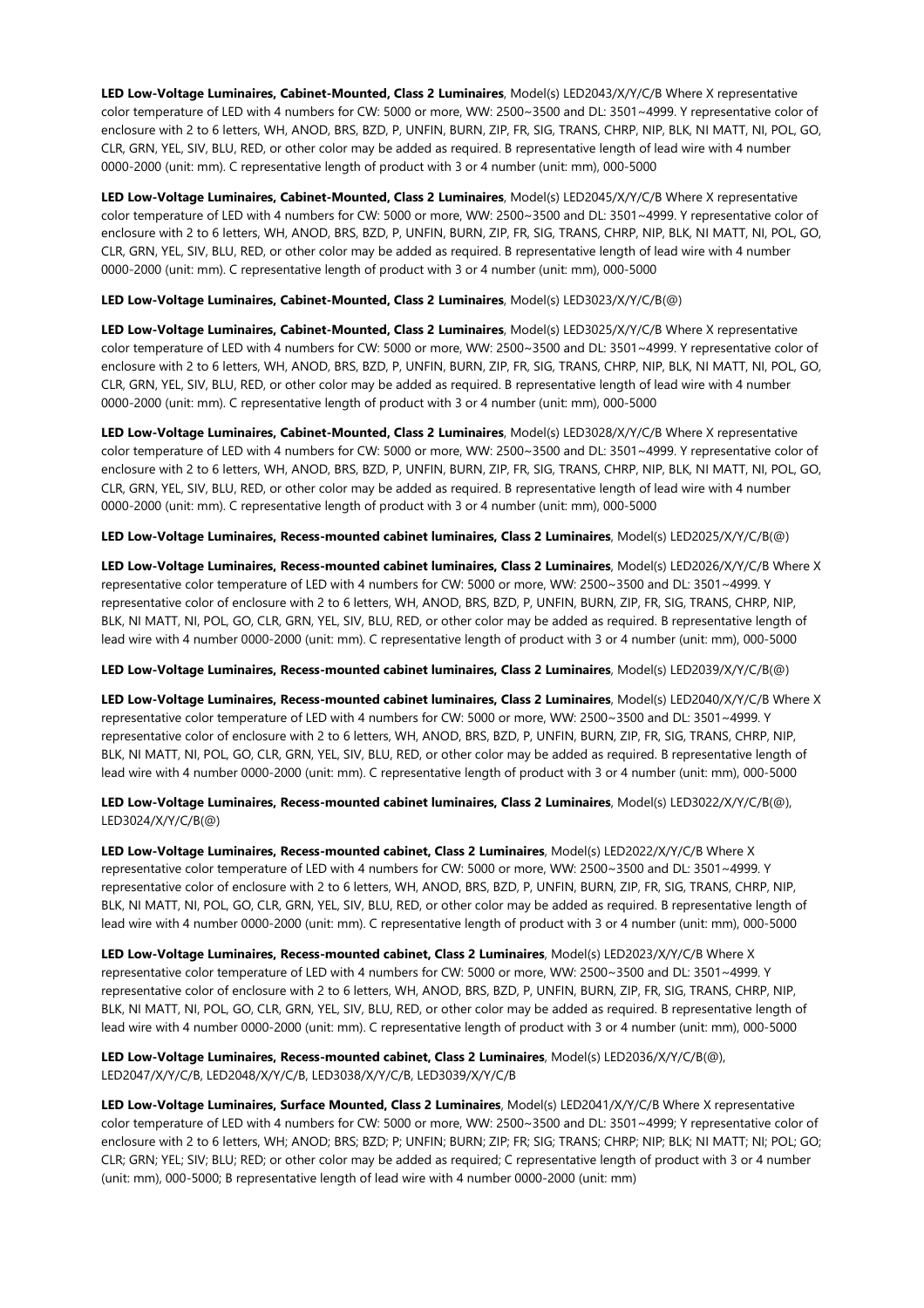**LED Low-Voltage Luminaires, Surface Mounted, Class 2 Luminaires**, Model(s) LED2042/X/Y/C/B Where X representative color temperature of LED with 4 numbers for CW: 5000 or more, WW: 2500~3500 and DL: 3501~4999; Y representative color of enclosure with 2 to 6 letters, WH; ANOD; BRS; BZD; P; UNFIN; BURN; ZIP; FR; SIG; TRANS; CHRP; NIP; BLK; NI MATT; NI; POL; GO; CLR; GRN; YEL; SIV; BLU; RED; or other color may be added as required; C representative length of product with 3 or 4 number (unit: mm), 000-5000; B representative length of lead wire with 4 number 0000-2000 (unit: mm)

**LED Low-Voltage Luminaires, Surface Mounted, Class 2 Luminaires**, Model(s) LED2050/X/Y/C/B, LED2051/X/Y/C/B, LED3028/X/Y/C/B(@)

**LED Low-Voltage Luminaires, Surface Mounted, Class 2 Luminaires**, Model(s) LED3030/X/Y/C/B Where X representative color temperature of LED with 4 numbers for CW: 5000 or more, WW: 2500~3500 and DL: 3501~4999; Y representative color of enclosure with 2 to 6 letters, WH; ANOD; BRS; BZD; P; UNFIN; BURN; ZIP; FR; SIG; TRANS; CHRP; NIP; BLK; NI MATT; NI; POL; GO; CLR; GRN; YEL; SIV; BLU; RED; or other color may be added as required; C representative length of product with 3 or 4 number (unit: mm), 000-5000; B representative length of lead wire with 4 number 0000-2000 (unit: mm)

**LED Low-Voltage Luminaires, Surface Mounted, Class 2 Luminaires**, Model(s) LED3031/X/Y/C/B Where X representative color temperature of LED with 4 numbers for CW: 5000 or more, WW: 2500~3500 and DL: 3501~4999; Y representative color of enclosure with 2 to 6 letters, WH; ANOD; BRS; BZD; P; UNFIN; BURN; ZIP; FR; SIG; TRANS; CHRP; NIP; BLK; NI MATT; NI; POL; GO; CLR; GRN; YEL; SIV; BLU; RED; or other color may be added as required; C representative length of product with 3 or 4 number (unit: mm), 000-5000; B representative length of lead wire with 4 number 0000-2000 (unit: mm)

**LED Low-Voltage Luminaires, Surface Mounted, Class 2 Luminaires**, Model(s) LED3032/X/Y/C/B Where X representative color temperature of LED with 4 numbers for CW: 5000 or more, WW: 2500~3500 and DL: 3501~4999; Y representative color of enclosure with 2 to 6 letters, WH; ANOD; BRS; BZD; P; UNFIN; BURN; ZIP; FR; SIG; TRANS; CHRP; NIP; BLK; NI MATT; NI; POL; GO; CLR; GRN; YEL; SIV; BLU; RED; or other color may be added as required; C representative length of product with 3 or 4 number (unit: mm), 000-5000; B representative length of lead wire with 4 number 0000-2000 (unit: mm)

**LED Low-Voltage Luminaires, Surface Mounted, Class 2 Luminaires**, Model(s) LED3035/X/Y/C/B, LED3036/X/Y/C/B

**LED Low-Voltage Luminaires, Surface Mounted, Class 2 Luminaires, Models**, Model(s) LED2029/X/Y/C/B(@), LED2030/X/Y/C/B(@)

**LED Low-Voltage Luminaires, Surface Mounted, Class 2 Luminaires, Models**, Model(s) LED2037/X/Y/C/B Where X representative color temperature of LED with 4 numbers for CW: 5000 or more, WW: 2500~3500 and DL: 3501~4999. Y representative color of enclosure with 2 to 6 letters, WH, ANOD, BRS, BZD, P, UNFIN, BURN, ZIP, FR, SIG, TRANS, CHRP, NIP, BLK, NI MATT, NI, POL, GO, CLR, GRN, YEL, SIV, BLU, RED, or other color may be added as required. B representative length of lead wire with 4 number 0000-2000 (unit: mm). C representative length of product with 3 or 4 number (unit: mm), 000-5000

**LED Low-Voltage Luminaires, Surface Mounted, Class 2 Luminaires, Models**, Model(s) LED2043/X/Y/C/B(@), LED2045/X/Y/C/B(@)

**LED Low-Voltage Luminaires, Undercabinet-Mounted, Class 2 Luminaires**, Model(s) LED2025/X/Y/C/B Where X representative color temperature of LED with 4 numbers for CW: 5000 or more, WW: 2500~3500 and DL: 3501~4999. Y representative color of enclosure with 2 to 6 letters, WH, ANOD, BRS, BZD, P, UNFIN, BURN, ZIP, FR, SIG, TRANS, CHRP, NIP, BLK, NI MATT, NI, POL, GO, CLR, GRN, YEL, SIV, BLU, RED, or other color may be added as required. B representative length of lead wire with 4 number 0000-2000 (unit: mm). C representative length of product with 3 or 4 number (unit: mm), 000-5000

# **LED Low-Voltage Luminaires, Undercabinet-Mounted, Class 2 Luminaires**, Model(s) LED2026/X/Y/C/B(@)

**LED Low-Voltage Luminaires, Undercabinet-Mounted, Class 2 Luminaires**, Model(s) LED2027/X/Y/C/B Where X representative color temperature of LED with 4 numbers for CW: 5000 or more, WW: 2500~3500 and DL: 3501~4999. Y representative color of enclosure with 2 to 6 letters, WH, ANOD, BRS, BZD, P, UNFIN, BURN, ZIP, FR, SIG, TRANS, CHRP, NIP, BLK,NI MATT, NI, POL, GO, CLR, GRN, YEL, SIV, BLU, RED, or other color may be added as required. B representative length of lead wire with 4 number 0000-2000 (unit: mm). C representative length of product with 3 or 4 number (unit: mm), 000-5000

**LED Low-Voltage Luminaires, Undercabinet-Mounted, Class 2 Luminaires**, Model(s) LED2032/X/Y/C/B(@), LED2033/X/Y/C/B(@), LED2034/X/Y/C/B(@), LED2035/X/Y/C/B(@)

**LED Low-Voltage Luminaires, Undercabinet-Mounted, Class 2 Luminaires**, Model(s) LED2036/X/Y/C/B Where X representative color temperature of LED with 4 numbers for CW: 5000 or more, WW: 2500~3500 and DL: 3501~4999. Y representative color of enclosure with 2 to 6 letters, WH, ANOD, BRS, BZD, P, UNFIN, BURN, ZIP, FR, SIG, TRANS, CHRP, NIP, BLK, NI MATT, NI, POL, GO, CLR, GRN, YEL, SIV, BLU, RED, or other color may be added as required. B representative length of lead wire with 4 number 0000-2000 (unit: mm). C representative length of product with 3 or 4 number (unit: mm), 000-5000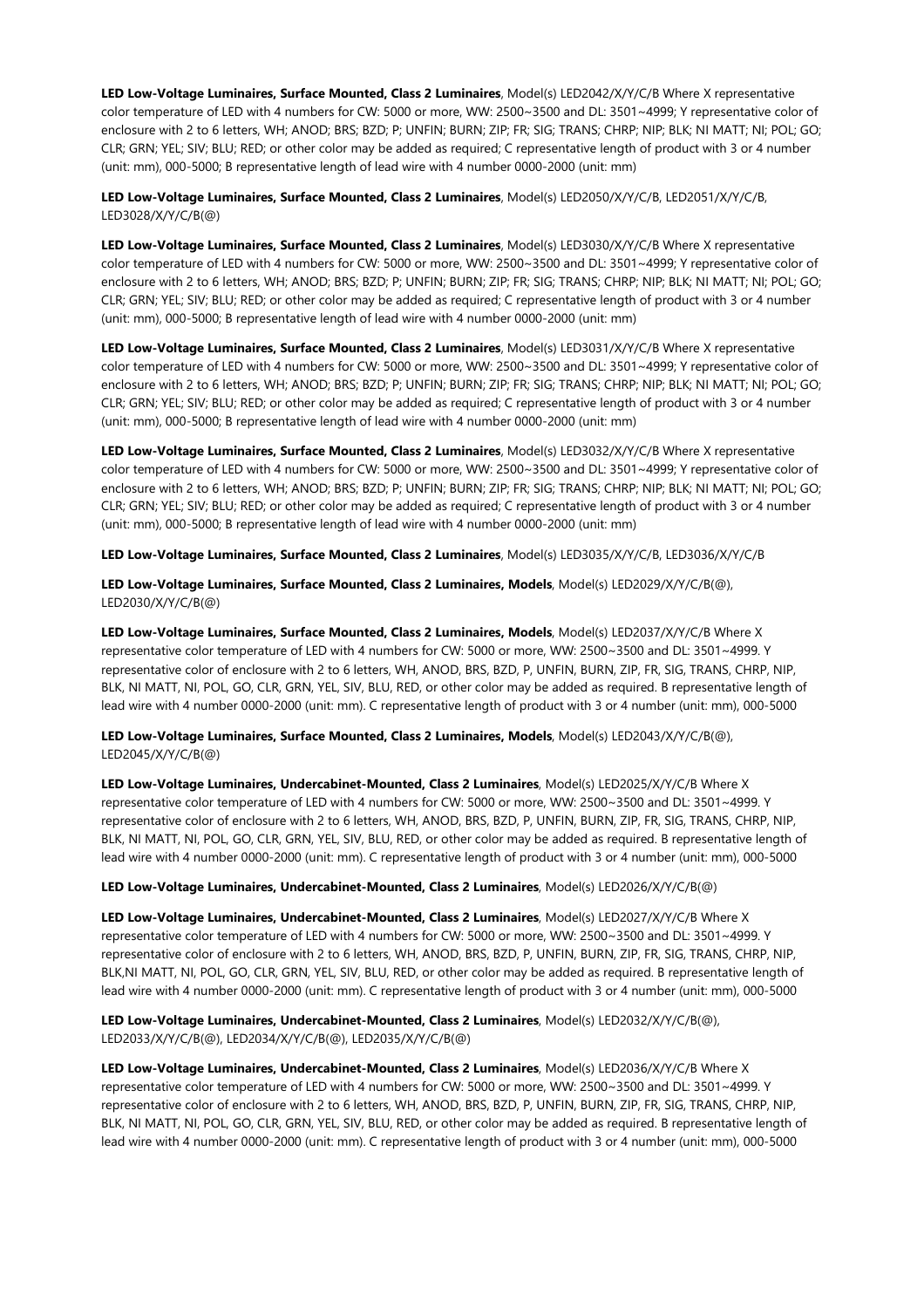**LED Low-Voltage Luminaires, Undercabinet-Mounted, Class 2 Luminaires**, Model(s) LED2039/X/Y/C/B Where X representative color temperature of LED with 4 numbers for CW: 5000 or more, WW: 2500~3500 and DL: 3501~4999. Y representative color of enclosure with 2 to 6 letters, WH, ANOD, BRS, BZD, P, UNFIN, BURN, ZIP, FR, SIG, TRANS, CHRP, NIP, BLK,NI MATT, NI, POL, GO, CLR, GRN, YEL, SIV, BLU, RED, or other color may be added as required. B representative length of lead wire with 4 number 0000-2000 (unit: mm). C representative length of product with 3 or 4 number (unit: mm), 000-5000

**LED Low-Voltage Luminaires, Undercabinet-Mounted, Class 2 Luminaires**, Model(s) LED2040/X/Y/C/B(@)

**LED Low-Voltage Luminaires, Undercabinet-Mounted, Class 2 Luminaires**, Model(s) LED3021/X/Y/C/B Where X representative color temperature of LED with 4 numbers for CW: 5000 or more, WW: 2500~3500 and DL: 3501~4999. Y representative color of enclosure with 2 to 6 letters, WH, ANOD, BRS, BZD, P, UNFIN, BURN, ZIP, FR, SIG, TRANS, CHRP, NIP, BLK,NI MATT, NI, POL, GO, CLR, GRN, YEL, SIV, BLU, RED, or other color may be added as required. B representative length of lead wire with 4 number 0000-2000 (unit: mm). C representative length of product with 3 or 4 number (unit: mm), 000-5000

**LED Low-Voltage Luminaires, Undercabinet-Mounted, Class 2 Luminaires**, Model(s) LED3022/X/Y/C/B Where X representative color temperature of LED with 4 numbers for CW: 5000 or more, WW: 2500~3500 and DL: 3501~4999. Y representative color of enclosure with 2 to 6 letters, WH, ANOD, BRS, BZD, P, UNFIN, BURN, ZIP, FR, SIG, TRANS, CHRP, NIP, BLK, NI MATT, NI, POL, GO, CLR, GRN, YEL, SIV, BLU, RED, or other color may be added as required. B representative length of lead wire with 4 number 0000-2000 (unit: mm). C representative length of product with 3 or 4 number (unit: mm), 000-5000

**LED Low-Voltage Luminaires, Undercabinet-Mounted, Class 2 Luminaires**, Model(s) LED3023/X/Y/C/B Where X representative color temperature of LED with 4 numbers for CW: 5000 or more, WW: 2500~3500 and DL: 3501~4999. Y representative color of enclosure with 2 to 6 letters, WH, ANOD, BRS, BZD, P, UNFIN, BURN, ZIP, FR, SIG, TRANS, CHRP, NIP, BLK, NI MATT, NI, POL, GO, CLR, GRN, YEL, SIV, BLU, RED, or other color may be added as required. B representative length of lead wire with 4 number 0000-2000 (unit: mm). C representative length of product with 3 or 4 number (unit: mm), 000-5000

**LED Low-Voltage Luminaires, Undercabinet-Mounted, Class 2 Luminaires**, Model(s) LED3024/X/Y/C/B Where X representative color temperature of LED with 4 numbers for CW: 5000 or more, WW: 2500~3500 and DL: 3501~4999. Y representative color of enclosure with 2 to 6 letters, WH, ANOD, BRS, BZD, P, UNFIN, BURN, ZIP, FR, SIG, TRANS, CHRP, NIP, BLK, NI MATT, NI, POL, GO, CLR, GRN, YEL, SIV, BLU, RED, or other color may be added as required. B representative length of lead wire with 4 number 0000-2000 (unit: mm). C representative length of product with 3 or 4 number (unit: mm), 000-5000

**LED Low-Voltage Luminaires, Undercabinet-Mounted, Class 2 Luminaires**, Model(s) LED3025/X/Y/C/B(@)

**Low Voltage LED luminaire**, Model(s) LED2013/RED/Y/C/B where X representative color temperature of LED with 4 numbers for CW: 5000 or more, WW: 2500~3500 and DL: 3501~4999; Y representative color of enclosure with 2 to 6 letters, WH; ANOD; BRS; BZD; P; UNFIN; BURN; ZIP; FR; SIG; TRANS; CHRP; NIP; BLK; NI MATT; NI; POL; GO; CLR; GRN; YEL; SIV; BLU; RED; or other color may be added as required; B representative length of lead wire with 4 number 0000-2000 (unit: mm); C representative length of product with 4 number (unit: mm),0000-5000

**Low Voltage LED luminaire**, Model(s) LED2013/X/Y/C/B where X representative color temperature of LED with 4 numbers for CW: 5000 or more, WW: 2500~3500 and DL: 3501~4999; Y representative color of enclosure with 2 to 6 letters, WH; ANOD; BRS; BZD; P; UNFIN; BURN; ZIP; FR; SIG; TRANS; CHRP; NIP; BLK; NI MATT; NI; POL; GO; CLR; GRN; YEL; SIV; BLU; RED; or other color may be added as required; B representative length of lead wire with 4 number 0000-2000 (unit: mm); C representative length of product with 4 number (unit: mm),0000-5000

**Low Voltage LED luminaire**, Model(s) LED2014/RGB/Y/C/B where X representative color temperature of LED with 4 numbers for CW: 5000 or more, WW: 2500~3500 and DL: 3501~4999; Y representative color of enclosure with 2 to 6 letters, WH; ANOD; BRS; BZD; P; UNFIN; BURN; ZIP; FR; SIG; TRANS; CHRP; NIP; BLK; NI MATT; NI; POL; GO; CLR; GRN; YEL; SIV; BLU; RED; or other color may be added as required; B representative length of lead wire with 4 number 0000-2000 (unit: mm); C representative length of product with 4 number (unit: mm),0000-5000

**Low Voltage LED luminaire**, Model(s) LED2015/RED/Y/C/B where X representative color temperature of LED with 4 numbers for CW: 5000 or more, WW: 2500~3500 and DL: 3501~4999; Y representative color of enclosure with 2 to 6 letters, WH; ANOD; BRS; BZD; P; UNFIN; BURN; ZIP; FR; SIG; TRANS; CHRP; NIP; BLK; NI MATT; NI; POL; GO; CLR; GRN; YEL; SIV; BLU; RED; or other color may be added as required; B representative length of lead wire with 4 number 0000-2000 (unit: mm); C representative length of product with 4 number (unit: mm), 0000-3000

**Low Voltage LED luminaire**, Model(s) LED2015/X/Y/C/B where X representative color temperature of LED with 4 numbers for CW: 5000 or more, WW: 2500~3500 and DL: 3501~4999; Y representative color of enclosure with 2 to 6 letters, WH; ANOD; BRS; BZD; P; UNFIN; BURN; ZIP; FR; SIG; TRANS; CHRP; NIP; BLK; NI MATT; NI; POL; GO; CLR; GRN; YEL; SIV; BLU; RED; or other color may be added as required; B representative length of lead wire with 4 number 0000-2000 (unit: mm); C representative length of product with 4 number (unit: mm), 0000-3000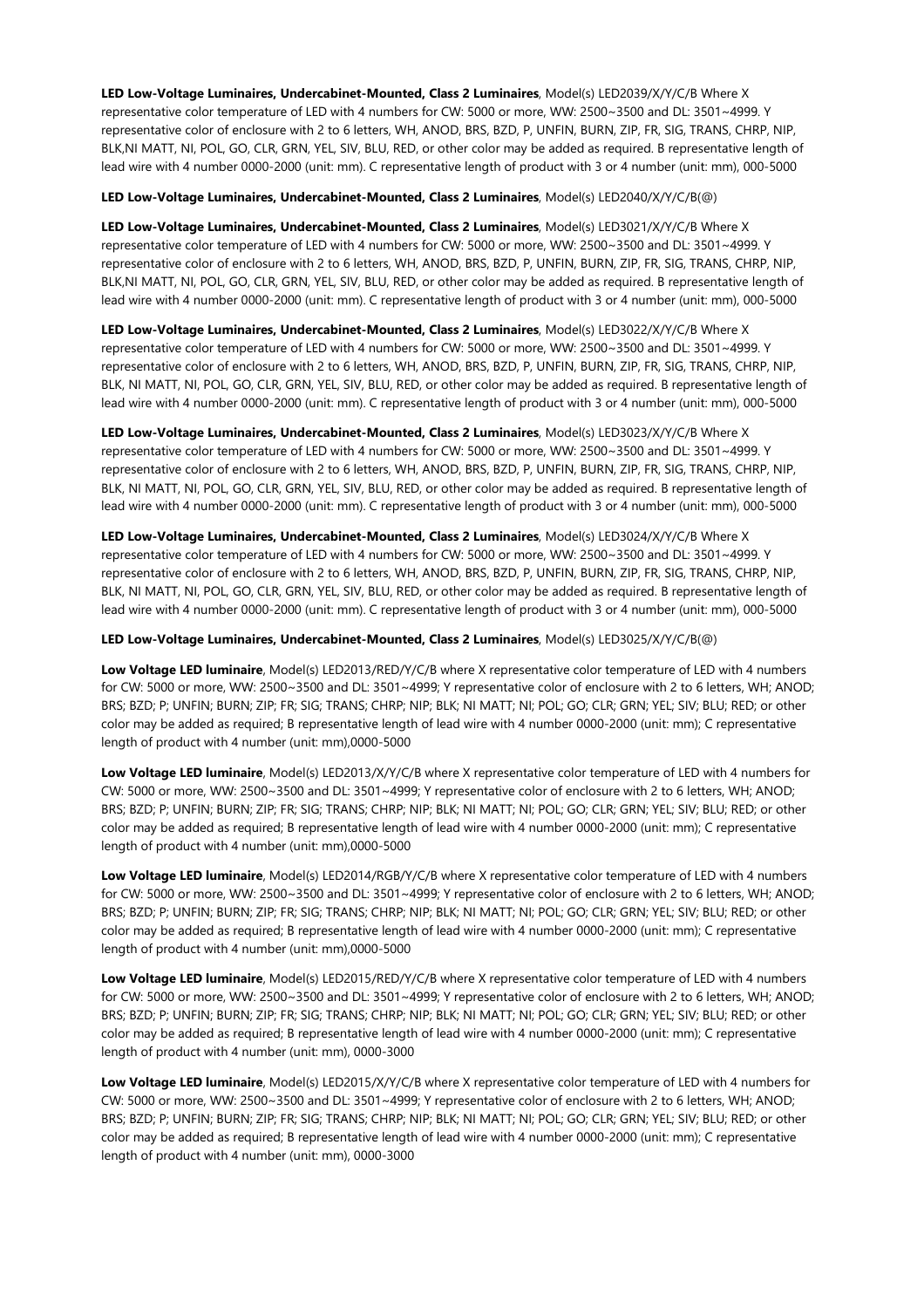**Low Voltage LED luminaire**, Model(s) LED2016/RGB/Y/C/B where X representative color temperature of LED with 4 numbers for CW: 5000 or more, WW: 2500~3500 and DL: 3501~4999; Y representative color of enclosure with 2 to 6 letters, WH; ANOD; BRS; BZD; P; UNFIN; BURN; ZIP; FR; SIG; TRANS; CHRP; NIP; BLK; NI MATT; NI; POL; GO; CLR; GRN; YEL; SIV; BLU; RED; or other color may be added as required; B representative length of lead wire with 4 number 0000-2000 (unit: mm); C representative length of product with 4 number (unit: mm), 0000-3000

**Low Voltage LED luminaire**, Model(s) LED2020/X/Y/000/B where X representative emitted color temperature of LED with 4 number: 2600~6500 K for LED2020 series (2600~3400 K for WW; 3400-5700 K for DL; 5700~6500 K for CL); Y representative color of enclosure with 2 to 6 letters, WH; ANOD; BRS; BZD; P; UNFIN; BURN; ZIP; FR; SIG; TRANS; CHRP; NIP; BLK; NI MATT; NI; POL; GO; CLR; GRN; YEL; SIV; BLU; RED; ST; CHR; GL; ALU; STA ST; PL. Other colors /finishes may be added as required; B representative length of lead wire with 4 numerals

**Low Voltage LED luminaire**, Model(s) LED4016/X/Y/000/B where X representative emitted color temperature of LED with 4 number: 2600~4000 K for LED4016 series; Y representative color of enclosure with 2 to 6 letters, WH; ANOD; BRS; BZD; P; UNFIN; BURN; ZIP; FR; SIG; TRANS; CHRP; NIP; BLK; NI MATT; NI; POL; GO; CLR; GRN; YEL; SIV; BLU; RED; ST; CHR; GL; ALU; STA ST; PL. Other colors /finishes may be added as required; B representative length of lead wire with 4 numerals, 0000-2000 (unit: mm)

**Low-voltage LED luminaire**, Model(s) LED2019/X/Y/000/B where X representative color temperature of LED with 4 number: 2600~6500 K for other series (2600~3400 K for WW; 3400-5700 K for DL; 5700~6500 K for CL); Y representative color of enclosure with 2 to 6 letters, WH; ANOD; BRS; BZD; P; UNFIN; BURN; ZIP; FR; SIG; TRANS; CHRP; NIP; BLK; NI MATT; NI; POL; GO; CLR; GRN; YEL; SIV; BLU; RED; ST; CHR; GL; ALU; STA ST; PL. Other colours/finishes may be added as required; B representative length of lead wire with 4 numerals, 0000-2000 (unit: mm).

**Low-voltage LED luminaire**, Model(s) LED2021/X/Y/562/B where X representative color temperature of LED with 4 number: 2600~6500 K for other series (2600~3400 K for WW; 3400-5700 K for DL; 5700~6500 K for CL); Y representative color of enclosure with 2 to 6 letters, WH; ANOD; BRS; BZD; P; UNFIN; BURN; ZIP; FR; SIG; TRANS; CHRP; NIP; BLK; NI MATT; NI; POL; GO; CLR; GRN; YEL; SIV; BLU; RED; ST; CHR; GL; ALU; STA ST; PL. Other colours/finishes may be added as required; B representative length of lead wire with 4 numerals, 0000-2000.

**Low-voltage LED luminaire**, Model(s) LED2021/X/Y/862/B where X representative color temperature of LED with 4 number: 2600~6500 K for other series (2600~3400 K for WW; 3400-5700 K for DL; 5700~6500 K for CL); Y representative color of enclosure with 2 to 6 letters, WH; ANOD; BRS; BZD; P; UNFIN; BURN; ZIP; FR; SIG; TRANS; CHRP; NIP; BLK; NI MATT; NI; POL; GO; CLR; GRN; YEL; SIV; BLU; RED; ST; CHR; GL; ALU; STA ST; PL. Other colours/finishes may be added as required; B representative length of lead wire with 4 numerals, 0000-2000.

**Low-voltage LED luminaire**, Model(s) LED2021/X/Y1162/B where X representative color temperature of LED with 4 number: 2600~6500 K for other series (2600~3400 K for WW; 3400-5700 K for DL; 5700~6500 K for CL); Y representative color of enclosure with 2 to 6 letters, WH; ANOD; BRS; BZD; P; UNFIN; BURN; ZIP; FR; SIG; TRANS; CHRP; NIP; BLK; NI MATT; NI; POL; GO; CLR; GRN; YEL; SIV; BLU; RED; ST; CHR; GL; ALU; STA ST; PL. Other colours/finishes may be added as required; B representative length of lead wire with 4 numerals, 0000-2000.

**Low-voltage LED luminaire**, Model(s) LED3009/X/Y/00/B where X representative color temperature of LED with 4 number: 2600~6500 K for other series (2600~3400 K for WW; 3400-5700 K for DL; 5700~6500 K for CL); Y representative color of enclosure with 2 to 6 letters, WH; ANOD; BRS; BZD; P; UNFIN; BURN; ZIP; FR; SIG; TRANS; CHRP; NIP; BLK; NI MATT; NI; POL; GO; CLR; GRN; YEL; SIV; BLU; RED; ST; CHR; GL; ALU; STA ST; PL. Other colours/finishes may be added as required; B representative length of lead wire with 4 numerals, 0000-2000.

**Low-voltage LED luminaire**, Model(s) LED3009/X/Y/IR/B where X representative color temperature of LED with 4 number: 2600~6500 K for other series (2600~3400 K for WW; 3400-5700 K for DL; 5700~6500 K for CL); Y representative color of enclosure with 2 to 6 letters, WH; ANOD; BRS; BZD; P; UNFIN; BURN; ZIP; FR; SIG; TRANS; CHRP; NIP; BLK; NI MATT; NI; POL; GO; CLR; GRN; YEL; SIV; BLU; RED; ST; CHR; GL; ALU; STA ST; PL. Other colours/finishes may be added as required; B representative length of lead wire with 4 numerals, 0000-2000.

**Low-voltage LED luminaire**, Model(s) LED3018/X/Y/450/REC/B where X representative color temperature of LED with 4 number: 2600~6500 K for other series (2600~3400 K for WW; 3400-5700 K for DL; 5700~6500 K for CL); Y representative color of enclosure with 2 to 6 letters, WH; ANOD; BRS; BZD; P; UNFIN; BURN; ZIP; FR; SIG; TRANS; CHRP; NIP; BLK; NI MATT; NI; POL; GO; CLR; GRN; YEL; SIV; BLU; RED; ST; CHR; GL; ALU; STA ST; PL. Other colours/finishes may be added as required; B representative length of lead wire with 4 numerals, 0000-2000 (unit: mm).

**Low-voltage LED luminaire**, Model(s) LED3018/X/Y/450/SUR/B where X representative color temperature of LED with 4 number: 2600~6500 K for other series (2600~3400 K for WW; 3400-5700 K for DL; 5700~6500 K for CL); Y representative color of enclosure with 2 to 6 letters, WH; ANOD; BRS; BZD; P; UNFIN; BURN; ZIP; FR; SIG; TRANS; CHRP; NIP; BLK; NI MATT; NI; POL; GO; CLR; GRN; YEL; SIV; BLU; RED; ST; CHR; GL; ALU; STA ST; PL. Other colours/finishes may be added as required; B representative length of lead wire with 4 numerals, 0000-2000 (unit: mm).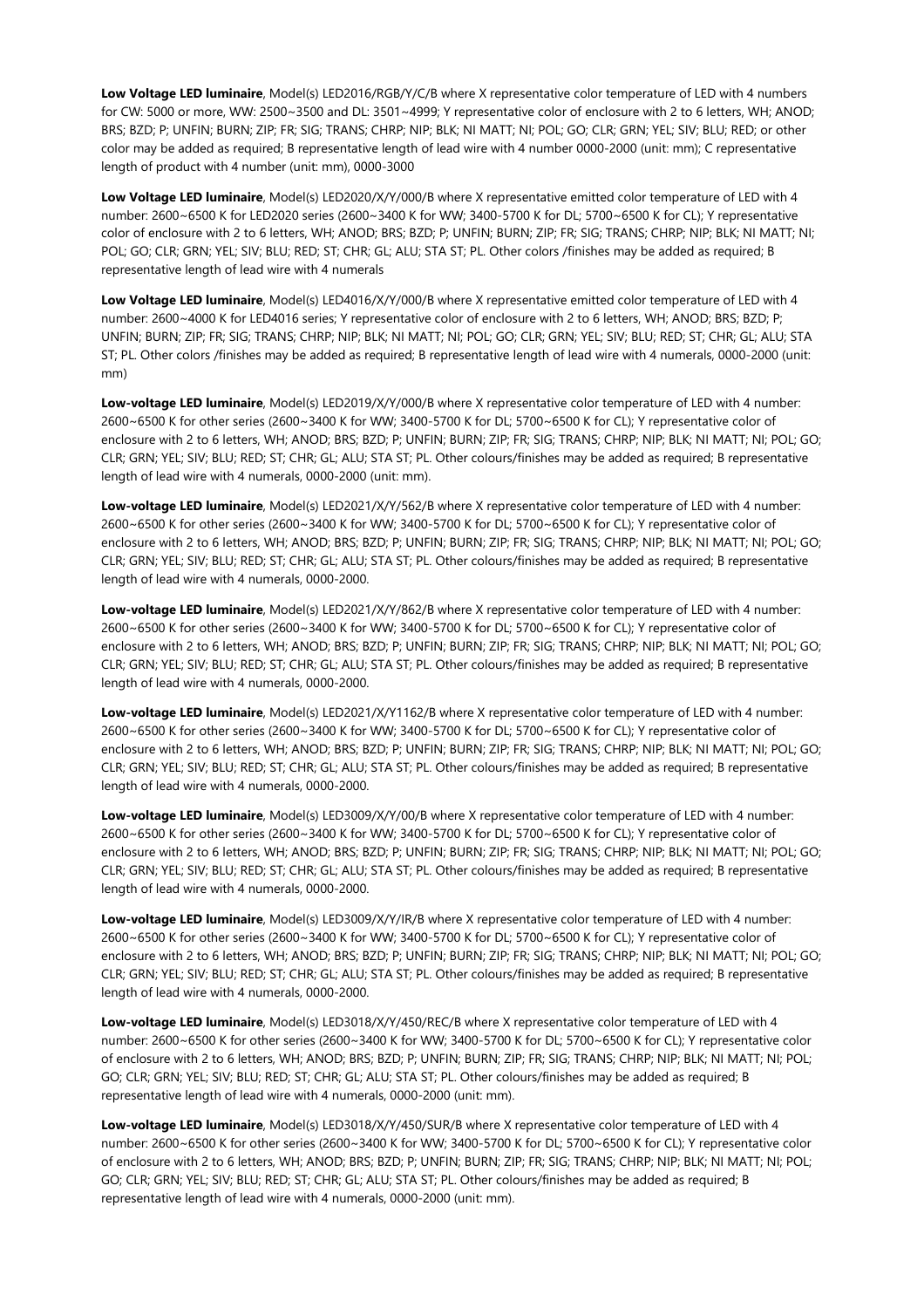**Low-voltage LED luminaire**, Model(s) LED3019/X/Y/C/B where X representative color temperature of LED with 4 number: 2600~4000 K for LED3019 series; 2600~6500 K for other series (2600~3400 K for WW; 3400-5700 K for DL; 5700~6500 K for CL); Y representative color of enclosure with 2 to 6 letters, WH; ANOD; BRS; BZD; P; UNFIN; BURN; ZIP; FR; SIG; TRANS; CHRP; NIP; BLK; NI MATT; NI; POL; GO; CLR; GRN; YEL; SIV; BLU; RED; ST; CHR; GL; ALU; STA ST; PL. Other colors/finishes may be added as required; C representative the length of completely lights. Max. 1112 mm for Model LED3019/X/Y/C/B; B representative length of lead wire with 4 numerals, 0000-2000 (unit: mm).

**Low-voltage LED luminaire**, Model(s) LED3021/X/Y/C/B/REC where X representative emitted color or color temperature with 2-3 alphabetical letters; Y representative color of enclosure with 2 to 6 alphabetical letters; C representative the length of completely lights with 3-4 numerals; B representative length of lead wire with 4 numerals.

**Low-voltage LED luminaire**, Model(s) LED4010/X/Y/S/Z/B where X representative color temperature of LED with 4 number: 2600~6500 K for other series (2600~3400 K for WW; 3400-5700 K for DL; 5700~6500 K for CL); Y representative color of enclosure with 2 to 6 letters, WH; ANOD; BRS; BZD; P; UNFIN; BURN; ZIP; FR; SIG; TRANS; CHRP; NIP; BLK; NI MATT; NI; POL; GO; CLR; GRN; YEL; SIV; BLU; RED; ST; CHR; GL; ALU; STA ST; PL. Other colours/finishes may be added as required; B representative length of lead wire with 4 numerals, 0000-2000 (unit: mm); S representative the stackable LED light quantity: Max 8 Pcs; Z representative the spacer quantity: Max 4 Pcs.

**Low-voltage LED luminaire**, Model(s) LED4011/X/Y/370/B where X representative color temperature of LED with 4 number: 2600~6500 K for other series (2600~3400 K for WW; 3400-5700 K for DL; 5700~6500 K for CL); Y representative color of enclosure with 2 to 6 letters, WH; ANOD; BRS; BZD; P; UNFIN; BURN; ZIP; FR; SIG; TRANS; CHRP; NIP; BLK; NI MATT; NI; POL; GO; CLR; GRN; YEL; SIV; BLU; RED; ST; CHR; GL; ALU; STA ST; PL. Other colours/finishes may be added as required; B representative length of lead wire with 4 numerals, 0000-2000 (unit: mm).

**Low-voltage LED luminaire**, Model(s) LED4013/X/Y/000/B where X representative color temperature of LED with 4 number: 2600~4000 K for LED3019 series; 2600~6500 K for other series (2600~3400 K for WW; 3400-5700 K for DL; 5700~6500 K for CL); Y representative color of enclosure with 2 to 6 letters, WH; ANOD; BRS; BZD; P; UNFIN; BURN; ZIP; FR; SIG; TRANS; CHRP; NIP; BLK; NI MATT; NI; POL; GO; CLR; GRN; YEL; SIV; BLU; RED; ST; CHR; GL; ALU; STA ST; PL. Other colors/finishes may be added as required; C representative the length of completely lights. Max. 1112 mm for Model LED3019/X/Y/C/B; B representative length of lead wire with 4 numerals, 0000-2000 (unit: mm).

**Low-voltage LED luminaire**, Model(s) LED4015/X/Y/000/B where X representative color temperature of LED with 4 number: 2600~4000 K for LED3019 series; 2600~6500 K for other series (2600~3400 K for WW; 3400-5700 K for DL; 5700~6500 K for CL); Y representative color of enclosure with 2 to 6 letters, WH; ANOD; BRS; BZD; P; UNFIN; BURN; ZIP; FR; SIG; TRANS; CHRP; NIP; BLK; NI MATT; NI; POL; GO; CLR; GRN; YEL; SIV; BLU; RED; ST; CHR; GL; ALU; STA ST; PL. Other colors/finishes may be added as required; C representative the length of completely lights. Max. 1112 mm for Model LED3019/X/Y/C/B; B representative length of lead wire with 4 numerals, 0000-2000 (unit: mm).

# **Low-Voltage Luminaires, cabinet-mounted, Class 2 Luminaires, Wet location use**, Model(s) LED2024/X/Y/C/B(@)

**Low-Voltage Luminaires, cabinet-mounted, Class 2 Luminaires, Wet location use**, Model(s) LED2028/X/Y/C/B Where X representative color temperature of LED with 4 numbers for CW: 5000 or more, WW: 2500~3500 and DL: 3501~4999. Y representative color of enclosure with 2 to 6 letters, WH, ANOD, BRS, BZD, P, UNFIN, BURN, ZIP, FR, SIG, TRANS, CHRP, NIP, BLK, NI MATT, NI, POL, GO, CLR, GRN, YEL, SIV, BLU, RED, or other color may be added as required. B representative length of lead wire with 4 number 0000-2000 (unit: mm). C representative length of product with 3 or 4 number (unit: mm), 000-5000

**Low-Voltage Luminaires, Recess-mounted cabinet, Class 2 Luminaires, Wet location use**, Model(s) LED2028/X/Y/C/B Where X representative color temperature of LED with 4 numbers for CW: 5000 or more, WW: 2500~3500 and DL: 3501~4999. Y representative color of enclosure with 2 to 6 letters, WH, ANOD, BRS, BZD, P, UNFIN, BURN, ZIP, FR, SIG, TRANS, CHRP, NIP, BLK, NI MATT, NI, POL, GO, CLR, GRN, YEL, SIV, BLU, RED, or other color may be added as required. B representative length of lead wire with 4 number 0000-2000 (unit: mm). C representative length of product with 3 or 4 number (unit: mm), 000-5000

**Low-Voltage Luminaires, Undercabinet-Mounted, Class 2 Luminaires, Dry location use**, Model(s) LED2024/X/Y/C/B Where X representative color temperature of LED with 4 numbers for CW: 5000 or more, WW: 2500~3500 and DL: 3501~4999. Y representative color of enclosure with 2 to 6 letters, WH, ANOD, BRS, BZD, P, UNFIN, BURN, ZIP, FR, SIG, TRANS, CHRP, NIP, BLK, NI MATT, NI, POL, GO, CLR, GRN, YEL, SIV, BLU, RED, or other color may be added as required. B representative length of lead wire with 4 number 0000-2000 (unit: mm). C representative length of product with 3 or 4 number (unit: mm), 000-5000

#### **Low-Voltage Luminaires, Undercabinet-Mounted, Class 2 Luminaires, Dry location use**, Model(s) LED2028/X/Y/C/B(@)

# - Where X represents CCT, it can be 4 numbers, meaning 1800K-7000K; Y representative color of enclosure with 2 to 6 letters, it can be WH; ANOD; BRS; BZD; P; UNFIN; BURN; ZIP; FR; SIG; TRANS; CHRP; NIP; BLK; NI MATT; NI; POL; GO; CLR; GRN; YEL; SIV; BLU; RED; or other color may be added as required; C representative length of product in the packing with 3 or 4 or 5 numbers (unit: mm), 000-50000; B representative length of lead wire with 4 number 0000-2000 (unit: mm).